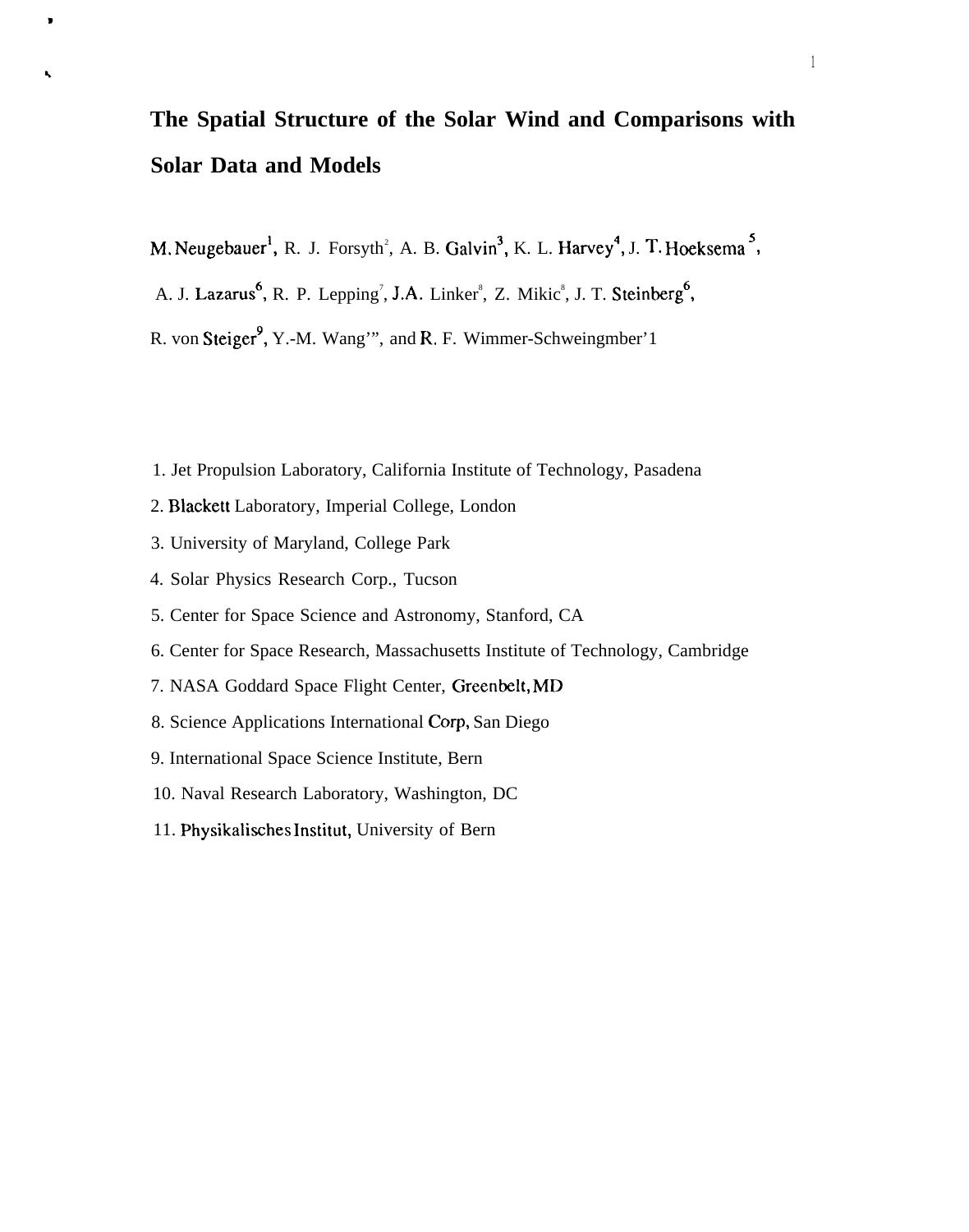**Abstract.** Data obtained by instruments on the Ulysses spacecraft during its rapid sweep through >90° of solar latitude, crossing the solar equator in early 1995, were combined with data obtained near Earth by the WIND spacecraft to study the spatial structure of the solar wind and to compare with different models of the interplanetary field derived from solar observations. Several different source-surface models matched the double sinusoidal structure of the heliospheric current sheet (HCS), but with differences in latitude as great as 210. The source-surface model that included an interplanetary current sheet gave poorer agreement with observed current sheet crossings during this period than did the other source surface models or an MHD model. A best fit between the calculated and observed locations of the HCS was obtained by adding  $22^{\circ}$  of solar rotation to the constant-velocity travel time from the source surface to the spacecraft. The photospheric footpoints of the open field lines calculated from the models generally agreed with observations in the He 10830  $\AA$  line of the locations of coronal holes, with the exceptions that (1) in some places, open field lines originated outside the coronal hole boundaries and (2) the models show apparently closed-field regions just inside some coronal hole boundaries. The patterns of mismatches between coronal hole boundaries and the envelopes of open field lines persisted over at least three solar rotations. The highest speed wind came from the polar coronal holes, with the wind originating deeper within the hole being faster than the wind coming from near the hole boundary. Intermediate and slow streams originated in smaller coronal holes at low latitudes and from open field regions just outside coronal hole boundaries. Although the HCS threaded regions of low speed, low helium abundance, high ionization temperature, and a high ratio of magnesium to oxygen densities (a surplus of an element with low first ionization potential), there was a great deal of variation in these parameters from one place to another along the HCS. The gradient of speed with latitude varied from 14 to 28 km/s/deg.

8

.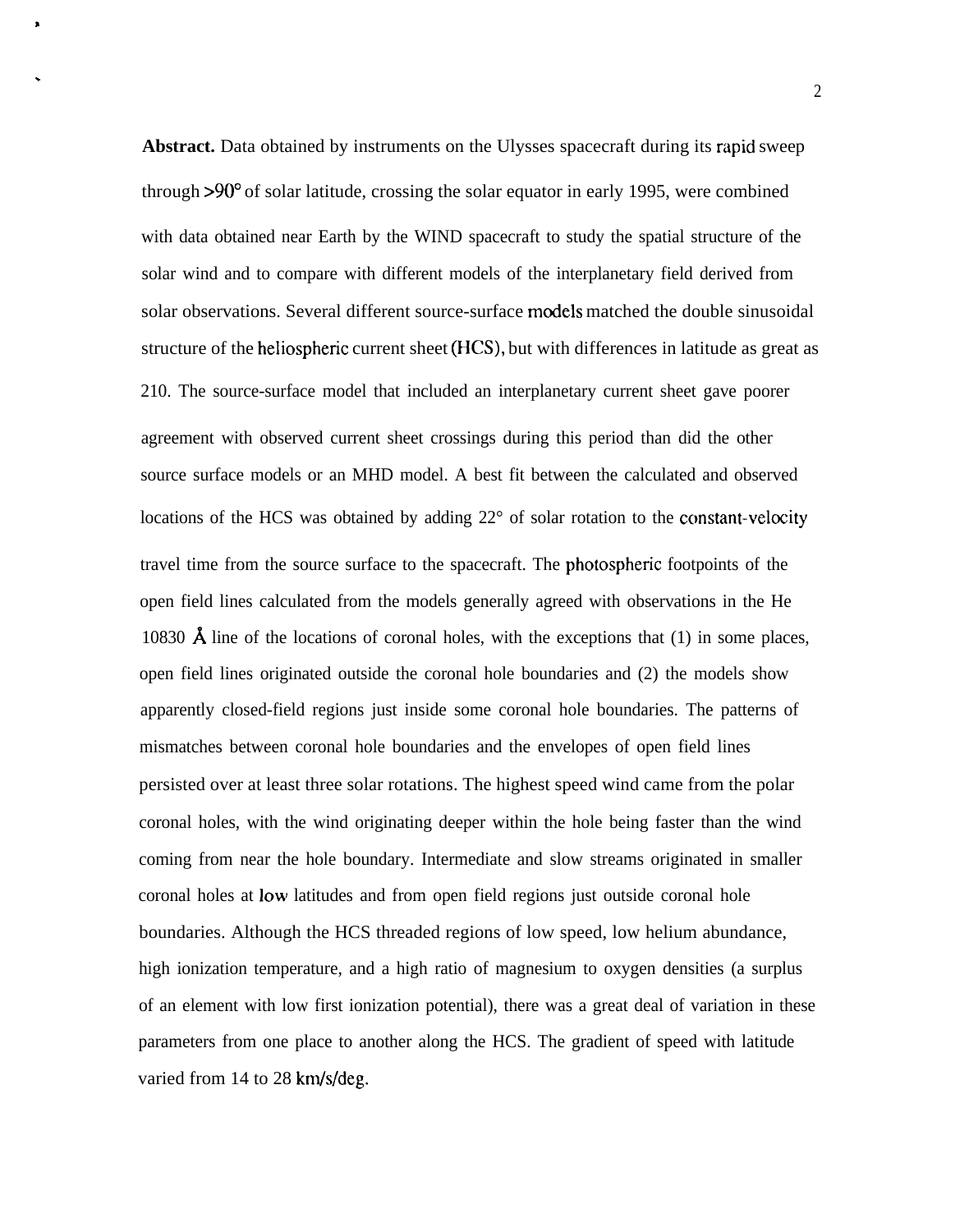## **Introduction**

In July, 1996, the International Space Science Institute in Bern, Switzerland, sponsored a meeting of the Inter-Agency Consultative Group (IACG) Campaign IV, Solar Sources of Heliospheric Structure Observed Out of the Ecliptic. The week-long meeting brought together people who view the Sun from the Yohkoh and SOHO spacecraft and from the ground, representatives of solar wind and magnetic field experiments on the WIND and Ulysses spacecraft, and theoreticians with experience in modeling the solar wind and the interplanetary magnetic field, Participants accessed their data or models electronically for on-the-spot comparisons. Different models were compared to each other, to observations of coronal holes on the Sun, and to the solar wind and interplanetary fields observed at WIND and Ulysses. Because of the relative stability of the Sun during the several months centered on the rapid passage of Ulysses from high southerly through equatorial to high northerly latitudes, it was also possible to construct latitude-longitude maps of the field and plasma parameters during this era. The meeting participants felt the insights gained by these exchanges were worth sharing with the broader community. We have therefore expanded and improved the data base, modified many of the plot formats, and present the results of the comparisons together with some discussion here.

## Trajectories and Sources of Spacecraft Data

The analysis in this paper is based on ion and magnetic field parameters observed by the Ulysses and WIND spacecraft. The Ulysses proton and alpha-particle data were obtained by the SWOOPS experiment [Bame et *al.,* 1992], the magnetic field data were obtained by the vector helium magnetometer *[Baloghet al., 1992]*, and the heavy ion data were obtained by the SWICS experiment [Gloeckler et *al.,* 1992]. For WIND, the plasma and field data were obtained by the S WE and MFI instruments *[Ogilvie er al.,* 1995;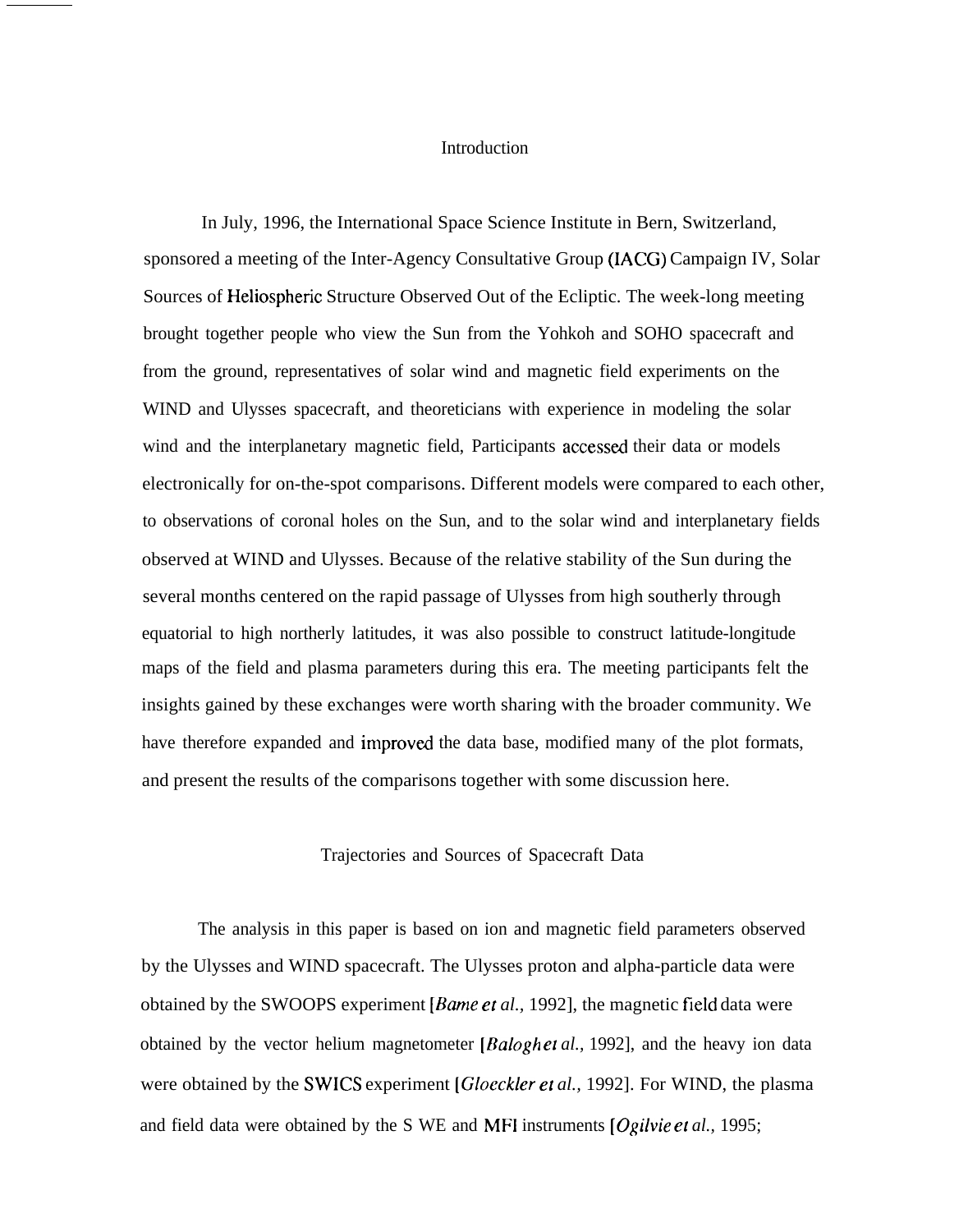*Lepping et al.*, 1995], respectively. The present analyses are based on one- or three-hour averages of the in situ data.

In its passage from the southern to the northern hemisphere, the Ulysses spacecraft crossed the heliographic equator on March 5, 1995, at a solar distance of 1.34 AU. Some of the principal findings of this "fast-latitude scan" are summarized by *Smith and Marsden [1995]*. Figure 1 provides a map of the latitudes and Carrington longitudes of the mappedback locations on the solar surface of the solar wind observed at Ulysses and WIND during this interval calculated from the observed speeds assuming constant-speed radial flow between the Sun and the spacecraft. Although for most of this paper we concentrate on data obtained during Barrington rotations (CR) 1892-1894, some data from CR 1891 and 1895 are also used. During this five-rotation interval (Dee 13, 1994- May 15, 1995), the WIND spacecraft was located sunward of the Earth at a geocentric distance ranging from 100 to 250 Earth radii. The heliographic latitude and longitude of WIND during CR 1892- 4, shown in Figure 1, indicate that WIND was near its annual southernmost (-7.25°) excursion in heliographic latitude.

During solar rotations 1892-1894 (Jan 27, 1995- Apr 19, 1995), Ulysses was on the far side of the Sun as seen from Earth. At the start of CR 1892, the source region of the plasma observed by Ulysses was located 55° behind the east limb of the Sun, while at the end of CR 1894, the Ulysses source region was 38° behind the west limb. Thus interpretation of the solar wind measured at Ulysses in terms of solar features observed from Earth, such as coronal hole boundaries or photosphenc magnetic fields, is complicated unless the Sun and solar wind structure remained essentially static over periods of at least weeks. Fortunately, that was the case during the interval of interest because the Sun was in a state of very low activity. Two different types of evidence are presented in Figure 2. Figure 2a displays hourly averages of the solar wind speed observed by WIND versus time, on a 27-day scale, starting on day 30, 1995. The hours marked "CMIS" were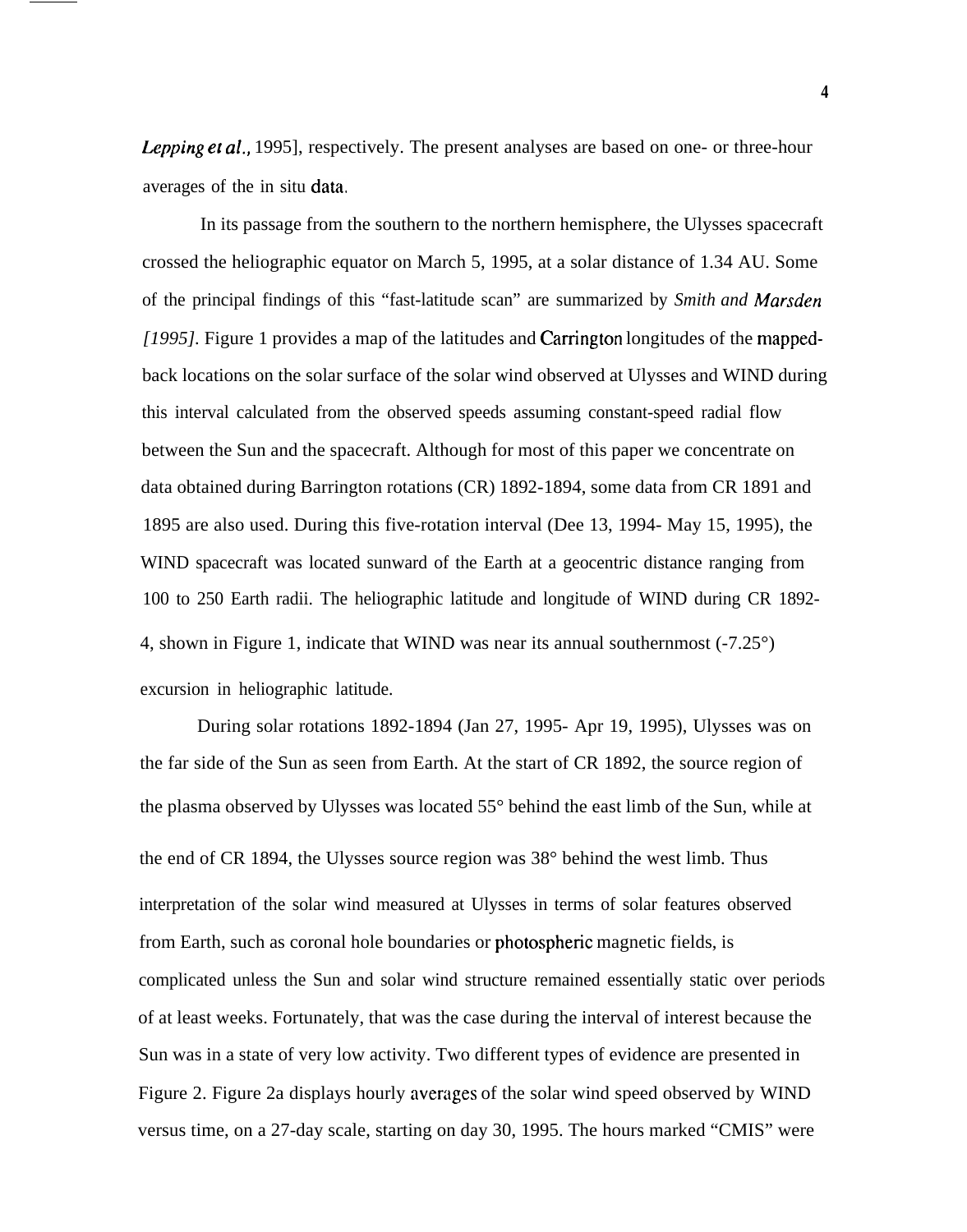classified as transient solar wind resulting from coronal mass ejections on the basis of either magnetic cloud geometry, an unusually high helium abundance, or an interval identified as a CME by *Crooker ef al. [1997].* The same general pattern of two high-speed and two low-speed intervals was seen in each of the three rotations. Although the first high-speed stream observed during CR 1892 was temporally wider than it was in the following rotations, the edges of the other streams varied within a temporal envelope of  $\sim$ ±1 day, which corresponds to a spread of -\*13° in solar longitude. The speeds within each fast and slow stream were constant from one rotation to the next within -8% and  $15\%$ for the high- and low-speed streams, respectively. The CME intervals arc excluded from some of the analyses that follow, thereby removing the exceptionally low speeds seen near rotation day 10.

Another test for stability in the Sun and solar wind structure during the period being studied is to examine changes in the positions of the heliospheric current sheet (HCS) computed from observations of the photospheric field. Such data are shown in Figure 2b, which is a plot of the heliographic latitude and longitude of the HCS on a source surface at 2.5 solar radii  $(R<sub>s</sub>)$  over CR 1891-5. The details of this and other models for the current sheet are discussed below. The point to be made from Figure 2b is that the general shape of the computed current sheet, roughly a double sinusoid, was constant throughout all five rotations, although at any longitude, the latitude varied over a range of *9* to 28°. Synoptic maps of coronal line emission observed at the east and west solar limbs by the Sacramento Peak coronagraph also remained quite stable during these five solar rotations (Solar-Geophysical Data Prompt Reports #608-61 2, April-August, 1995).

Figure 2 convinced us that the structure of the Sun and solar wind did not vary significantly during the period of the Ulysses fast latitude scan and that something useful could probably be learned by combining the Ulysses and WIND data over several solar rotations. In interpreting the results, however, it is necessary to remember that positional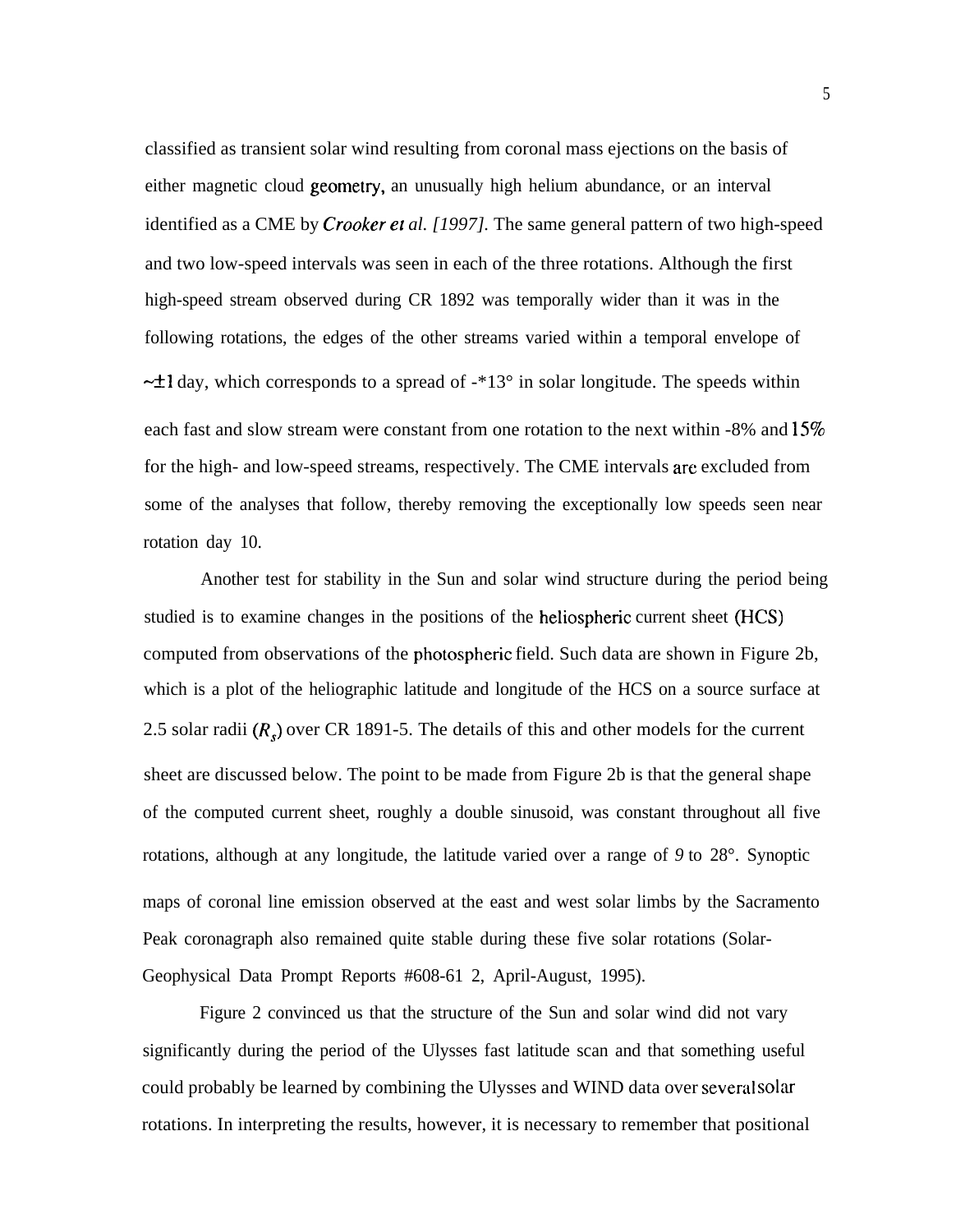variations of the order of 10-15° and speed differences of 10- 15% should not be taken seriously.

## Comparison of Different Models

Several different methods have been devised for estimating the strength and direction of the interplanetary magnetic field, as well as the solar wind speed, from observations of the photospheric magnetic field, Many of them are based on the calculation of the field between the photosphere and a spherical surface, called the source surface, placed at several solar radii where the field is forced to be radial *[Schatfen et al.,* 1969]. Within this general framework, there are many choices to be made. First, one has a choice of input data with differing spatial resolutions from several solar observatories. Then there is a question of whether or how the measured photospheric field should be corrected for the effect of saturation of the spectral line used for the measurement and/or for the strength of the poorly determined polar fields. One also has a choice of matching the calculated coronal field to the observed line-of-sight measurement versus assuming the field at the photosphere is purely radial and calculating that radial field from the line-of-sight component and the angular distance from the center of the disk. One must also choose the distance of the source surface from the Sun. Another approach is to include a current along the heliospheric current sheet outside the source surface [Schatten, 1971]. Still further refinements are being developed; Zhao and *Hoeksema* [1995], for example, describe a model with horizontal currents flowing near the Sun derived from magnetostatic calculations together with a cusp surface above which all the field lines are open as well as a source surface and a warped HCS.

Another approach which has been developed recently is to solve the threedimensional magnetohydrodynamic (MfID) equations to determine the state of the coronal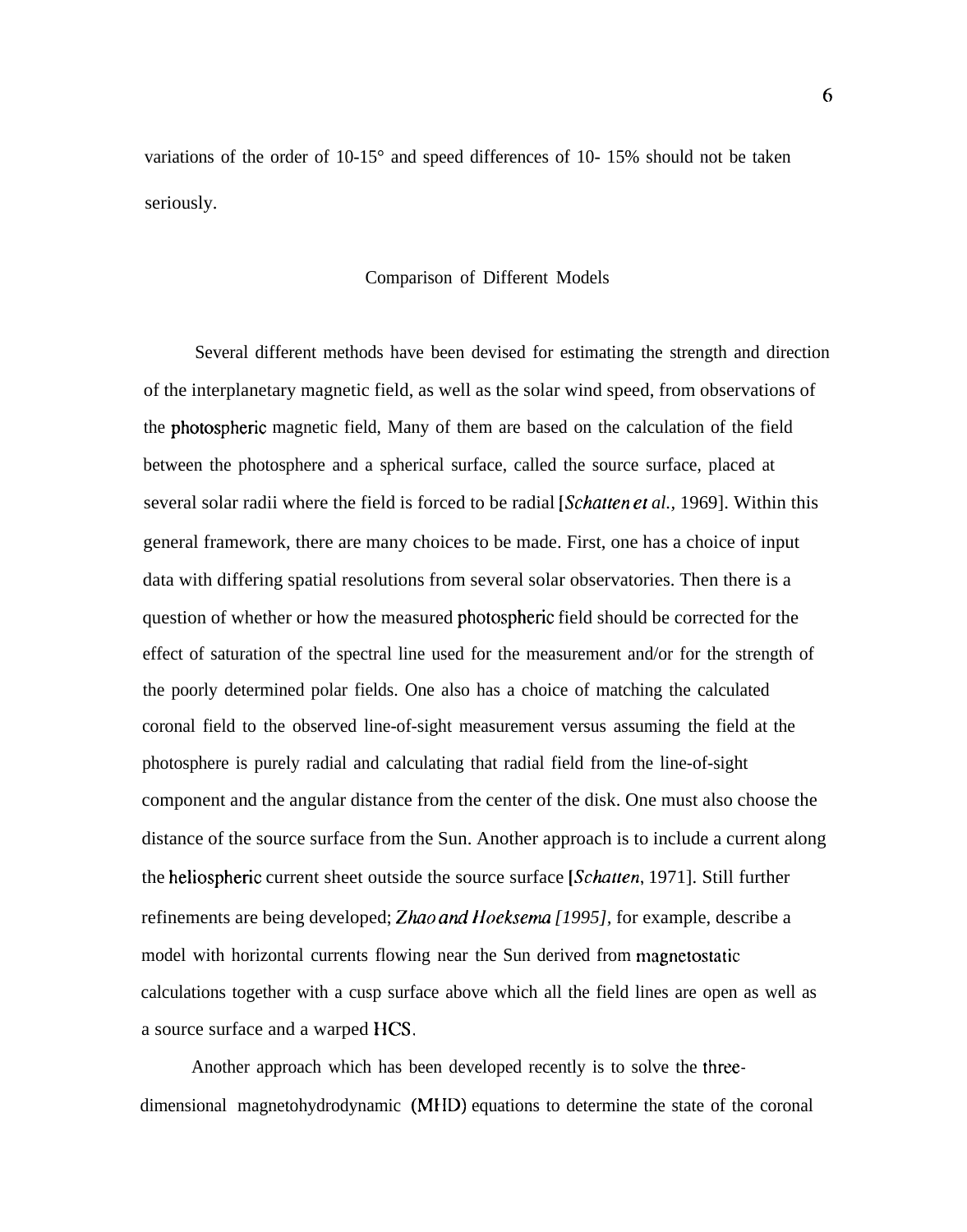plasma. In these calculations, the time-dependent MHD equations (conservation of mass, momentum, and energy, along with Ohm's law and Faraday's law) are solved until a steady state is established [Mikic *and Linker, 1996; Linker ef al., 1996].* In this model, closed and open coronal magnetic fields are determined self consistently along with the solar wind structure. The photospheric magnetic field is applied as a boundary condition, and the calculations can be extended from the Sun to 1 AU and beyond *[Linker and Mikic, 1997].* In this paper we use a version of this model that simulates only the inner corona, between the photosphere and a radius of 20 *R,,* using a polytropic energy equation.

Figure 3 depicts the differences in the location of the heliospheric current sheet derived from several choices of data, models, and parameters. CR 1892 was chosen for this comparison because it was the only rotation during the Ulysses fast latitude scan for which the data from the Wilcox Solar Observatory (WSO) are complete.

Figures 3a and 3b illustrate the effects of using data from different observatories processed by different people. The IICS locations in Figure 3a are calculated from a current-sheet (CS) model with the source surface at a heliocentric distance of 2.5 *R,* and the field at the inner boundary (the solar surface) assumed to be radial. The curve marked WSO was calculated from measurements by the Wilcox Solar Observatory with a correction of the observed (saturated) intensity of the line-of-sight magnetic field by a factor (4.5 -2.5 sin<sup>2</sup> $\lambda$ ) where  $\lambda$  is solar latitude *[Wang and Sheeley, 1995]*. The curve marked NSO was calculated from observations by the National Solar Observatory/Kitt Peak which includes different corrections which are described in a document available at http://www.nso. noao.edu/kpvt/sy noptic/README. Use of the two different data sources results in latitudinal differences  $\leq 10^{\circ}$ , which is only twice the digitization step size of 5°.

The HCS locations shown in Figure 3b are based on a source-surface (SS) model, again with the source surface placed at 2.5  $R<sub>s</sub>$  and a radial boundary condition, but without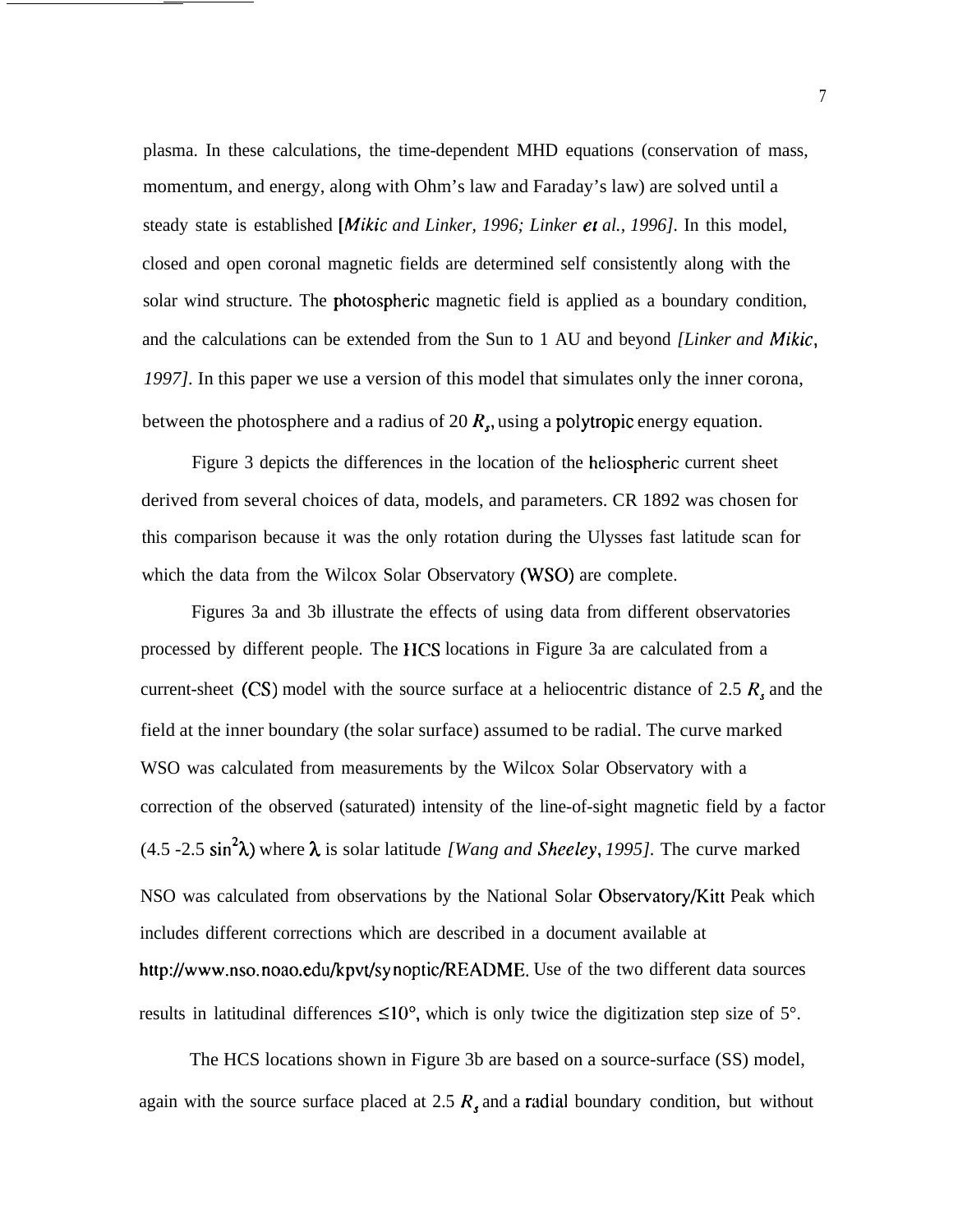a current sheet. The three curves are based on magnetograph data obtained and processed by NSO and on WSO data processed independently by Wang and by Hoeksema. Again, the differences between the models using two different sets of input data are  $\leq 10^{\circ}$  in latitude at any longitude.

Comparison of Figure 3a with Figure 3b reveals that the HCS computed with the current sheet model is much flatter than the HCS computed with the source-surface model without a current sheet. The flatness of the HCS in the current-sheet model is probably due to the fact that the higher-order magnetic multiples (including the nonaxisymrnetric quadruple component, which was quite substantial at this time) continue to fall off outside *2.5 R.,* whereas in the source-surface model without a current sheet, the field lines are radial beyond 2.5  $R_s$ . For a more detailed discussion, see *Wang* [ 1996].

The Wilcox Solar Observatory at Stanford University provides two different models of the coronal magnetic field on-line at http://quake.stanford.edu/~wso/coronal.html. These are the "Classic" and the "Radial" models. 'I'he on-line Radial model differs from that plotted in Figure 3b in that its source surface is placed at *3.25* rather than 2.5 *R..* The value of 3.25 *R,* was chosen to fit the location of the IICS observed by Ulysses in 1991. Figure *3c* illustrates the effect of changing the source surface distance from 3.25 to 2.5  $R_s$ ; the effect is relatively small for the particular solar-minimum conditions studied here.

Comparison of Figures 3a and 3C shows that the HCS computed from the Radial model has about the same amplitude or flatness as the current-sheet model, but is displaced about 10° to the south. A possible reason for the southward displacement is that the photospheric field contains a strong axisymmetric ( $\ell = 2$ , m = O) quadrupole component. A detailed discussion may be found in *Wang [1996];* see especially Figure 5b in that paper, which shows a southward displacement of the model neutral line for CR 1868.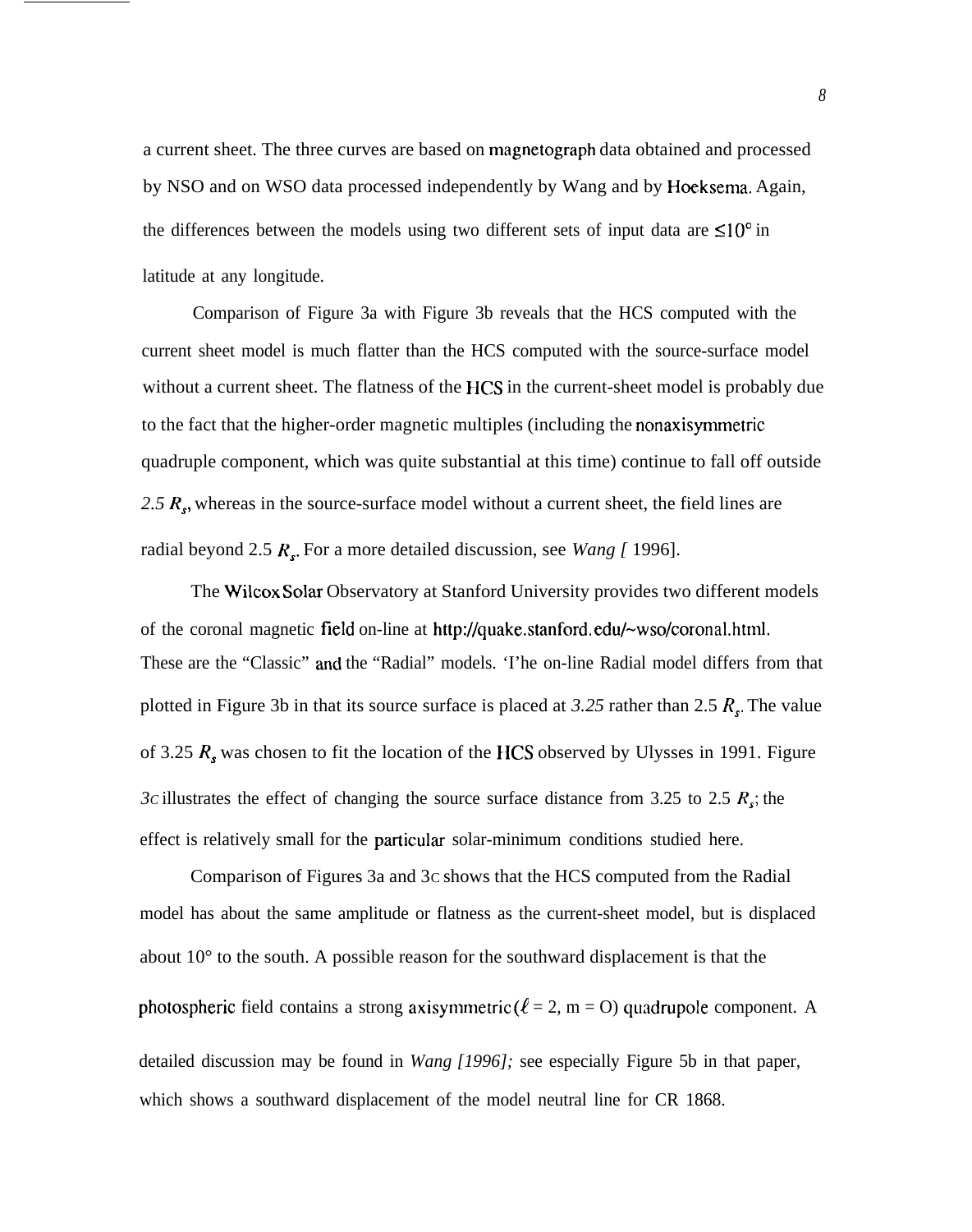Figure 3d compares the source-surface and current-sheet models calculated using the methods of Wang *and Sheeley [1995]* (W&S) to models used by the Stanford group. Because the coronal fields based on the "Classic" model [Hoeksema ef *al.,* 1983] are available on-line starting in May 1976, they have been used in many studies. The Classic model is based on data from WSO, no saturation correction but a significant polar field correction, a line-of-sight boundary condition, and a source-surface at 2.5  $R_s$ ; it has been optimized to match the polarity of the interplanetary magnetic field (IMF) at Earth over an extended interval by adjustments of the source-surface radius and the polar field correction. This is the model used for the calculation of Figure 2b. The Radial-2,5 model in Figure 3d is the same as that shown in Figures 3C and 3b (where it was labelled "WSO-Hoeksema").

In Figure 3d, the maximum latitudinal difference between one model and another is 16°, which is greater than the differences arising from the use of different sources of data or different source-surface distances. The Classic model clearly results in larger amplitude variations in the latitude of the lICS than do the other models. This difference arises because the radial boundary condition used in each of the three other models provides stronger polar fields than does the line-of-sight boundary condition used in the Classic model [Wang *and Sheeley, 1992].* This tendency for the Classic source-surface model to give larger variations in the amplitude of the HCS has been noted previously [e.g., *Crooker et al., 1997].*

For computational reasons, the MHD model of the interplanetary field must be based on a coarser grid at the inner boundary than is used for the source-surface models. As input to the MHD model, we therefore smoothed the NSO data to yield a grid 5° on a side. Figure 3e shows that the effect of the smoothing on the location of the HCS as calculated by the source-surface  $(SS-W&S)$  model is almost indiscernible. Finally, in Figure 3f, the HCS computed from the MHD model is compared to those calculated from the sourcesurface (SS-W&S) and the current-sheet (CS-W&S) models, all based on the same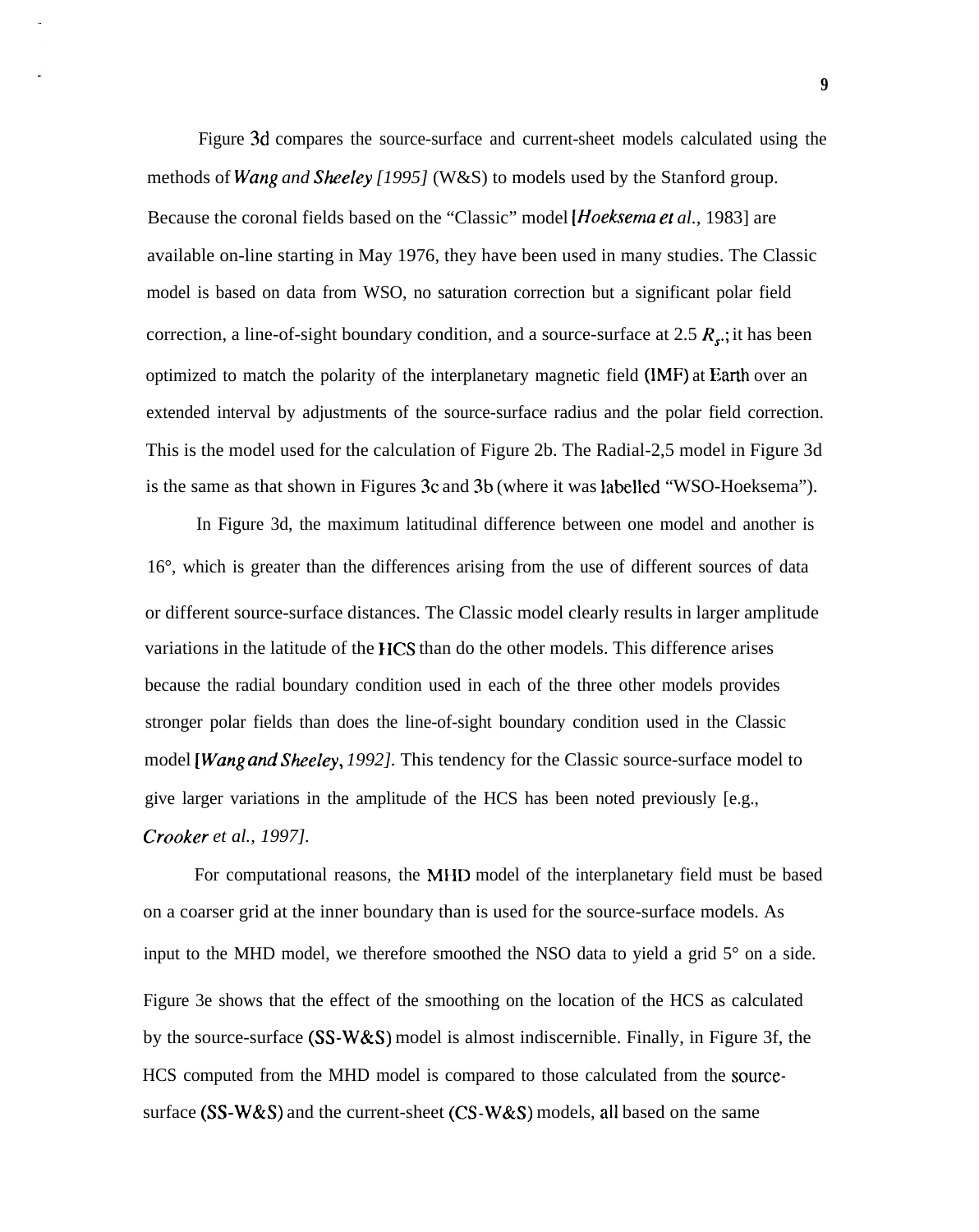smoothed input data. The MHD model is in closer agreement with the source-surface model than with the current-sheet model.

Figure 4 is a superposition of all the HCS locations calculated from eight of the models shown in Figure 3, with an exaggerated latitudinal scale. All models show an approximate double sinusoid, in agreement with the shape estimated by *Smith et al. [1995]* from analysis of Ulysses data. There is, however, uptoa210 spread in latitude for the HCS position calculated from the several models. The Classic model yields the steepest current sheet of the entire set, while the Radial-3.25 and the current-sheet models are the flattest.

Figure 5 shows the footpoints of open field lines computed from the SS-W&S source surface model (small blue dots) and from the MHD model (large red dots). The red dots are on a regularly spaced grid because those calculations started at the Sun to determine which grid points corresponded to open field lines. The blue dots are not regularly spaced, however, because their calculation started with a uniform distribution of open field lines at the source surface and then determined their origin at the Sun. The two models agree with each other remarkably well.

Figure 5 also shows the boundaries of coronal holes that can be observed in the He 10830  $\AA$  line as a result of the formation of this line being modulated by coronal radiation at wavelengths <504 Å [Goldberg, 1939; *Bohlin*, 1977 and references therein; *Harvey*, 1996]. In He 10830  $\AA$ , coronal holes appear as brighter areas (less absorption due to less overlying coronal emission) at least 2-4 supergranules in size, with lower contrast of the network structure, and in areas of predominately unipolar magnetic fields. (Daily coronal hole maps are now available through the NSO/KP anonymous ftp archive at argo. tuc. noao.edu/kpvt/dai ly/lowres.) In Figure 5, solid boundaries denote coronal holes with positive magnetic polarity (field pointing outward from the Sun) while dashed lines denote negative or inward polarity.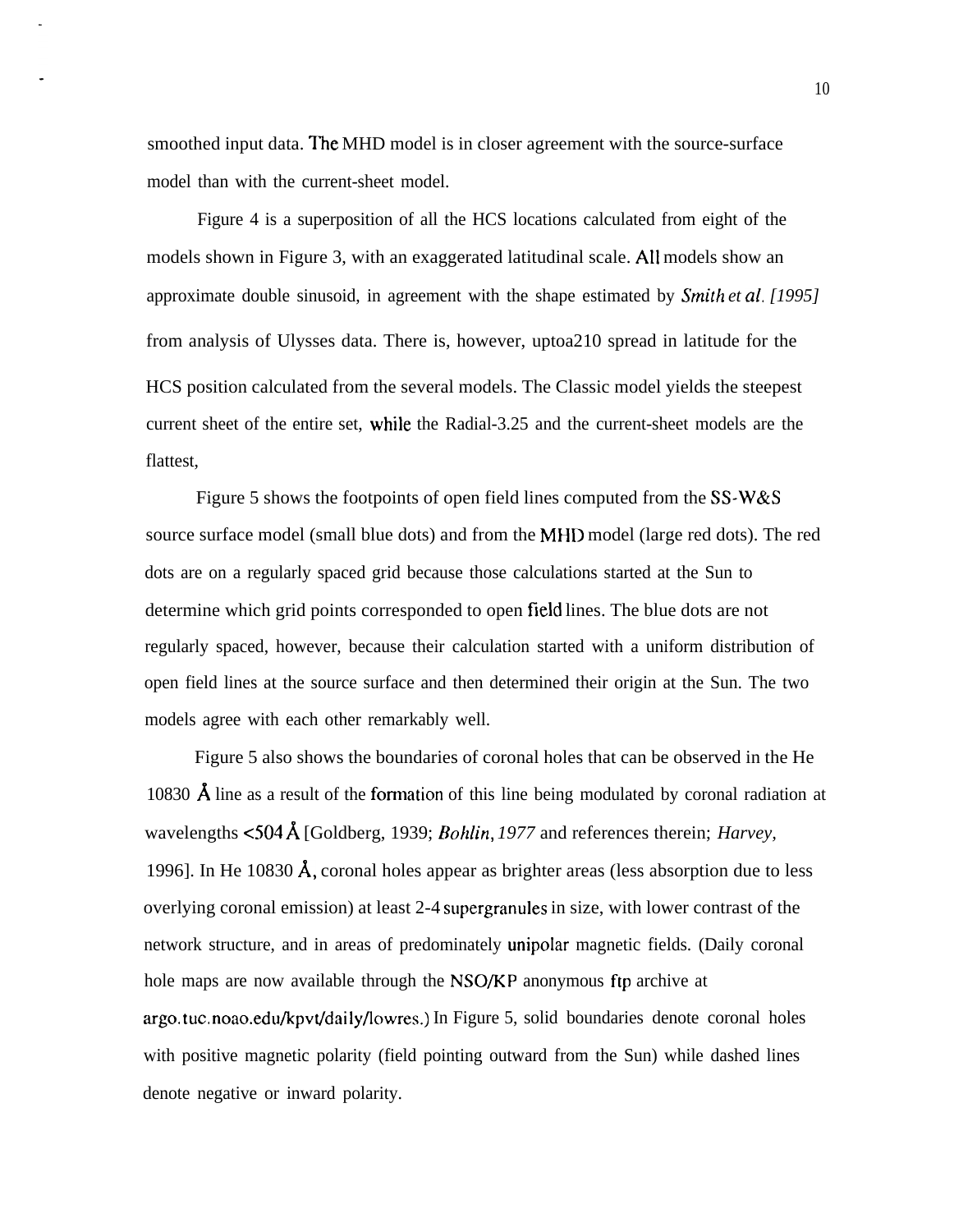The agreement of the model open field lines with the coronal hole boundaries is remarkably good; most open field lines originate in or near coronal holes and most of the coronal holes appear to produce open field lines. There are some noticeable disagreements, however:

1) The envelopes of the open field lines do not exactly trace the boundaries of the polar coronal holes; sometimes the open-field line regions are larger and sometimes they are smaller than the polar coronal hole. In some cases the details of the magnetic field in the photosphere offer a possible explanation for this mismatch. Consider the modeled open field between the main part of the south polar hole and its equatorward extension at longitudes of 180-240° in CR 1893. Although the models have the polarity of the field in that region being the same as that of the polar region (i.e., negative polarity), the photospheric magnetic field data show an extended area of opposite (positive) polarity between the polar hole and the poleward boundary of the extension. This area of opposite polarity may have been the cause of the break in the polar extension between rotations 1893 and 1894. Although there are two polarity inversions or neutral lines corresponding to closed fields between the polar extension and the polar hole, it may be that the open fields from the extension and from the polar hole merge above this area.

**2)** In other places where the open field lines originate equatorwards of the polar hole boundaries (e.g., the southern polar coronal hole at longitudes  $\lt$  -700), either the field lines originating outside the hole boundary really are open, or the models give misleading answers, because close examination of the solar data shows that those particular He 10830  $\AA$  boundaries cannot be enlarged.

3) At some longitudes (e.g., 3250-3600), the open field lines for the polar coronal holes calculated from the MHD model extend further equatorward than do the open field lines from the source-surface model. The MIID model uses the plasma density and temperature at the coronal base as boundary conditions ( $n_a = 4 \times 10^8 \text{cm}^{-3}$  and  $TO = 1.8 \text{ x}$ )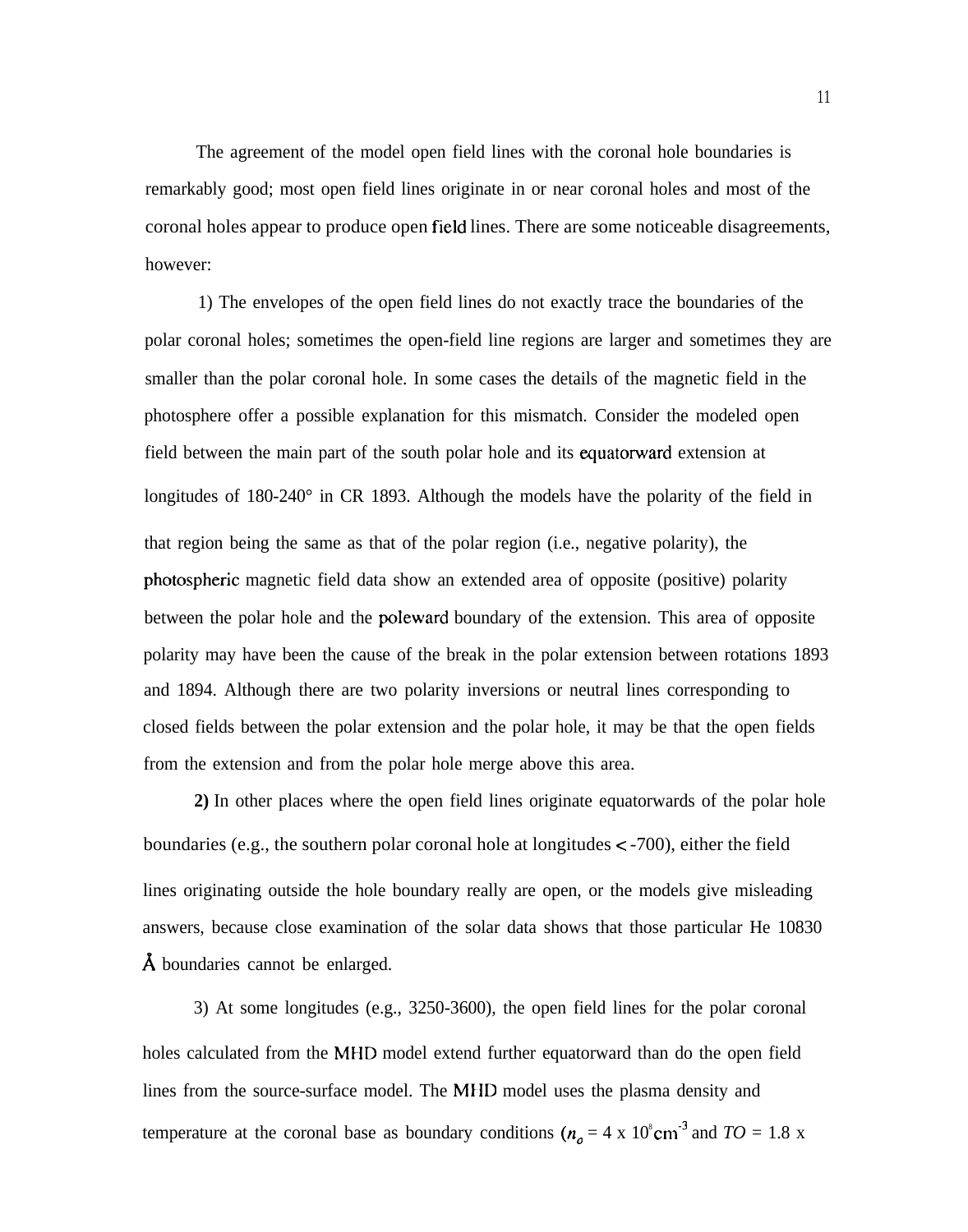10<sup>°</sup> K for this calculation). Values chosen for these quantities can influence the relative size of closed field regions and coronal hole boundaries; in other calculations we have found that decreasing the density will cause the coronal hole boundary to recede and the closed field region to expand. Thus a better agreement with the source-surface model might be achieved by using a smaller density in the MHD model.

4) In each rotation, the field lines apparently associated with the low-latitude hole near 130° longitude arise well to the north of the hole itself. Although there is no sign of a hole at the location of those open field lines, in CR 1893 the field to the north of the coronal hole was very weak. In each of the three rotations, there also are possible neutral-line crossings, where we expect the fields to be closed, at -30° N and longitudes of 90-100° in each of the three rotations.

5) There are also some coronal hole regions, such as the northern edge of the south polar coronal hole near longitudes of 170° and 300° and the two detachecl holes with northern polarity near 60° longitude, for which the models indicate that there are no open field lines. Examination of the open field lines calculated by the source-surface model using the high-resolution (rather than the smoothed) field data also show no open field lines from the two small northern coronal holes in CR 1893; so the lack of correlation between holes and open field lines is not an artifact of the smoothing procedure.

Despite these minor discrepancies, the general correlation of open-field footpoints with coronal holes suggests that the models can be used to identify the approximate locations of the source regions of the solar wind during this time.

12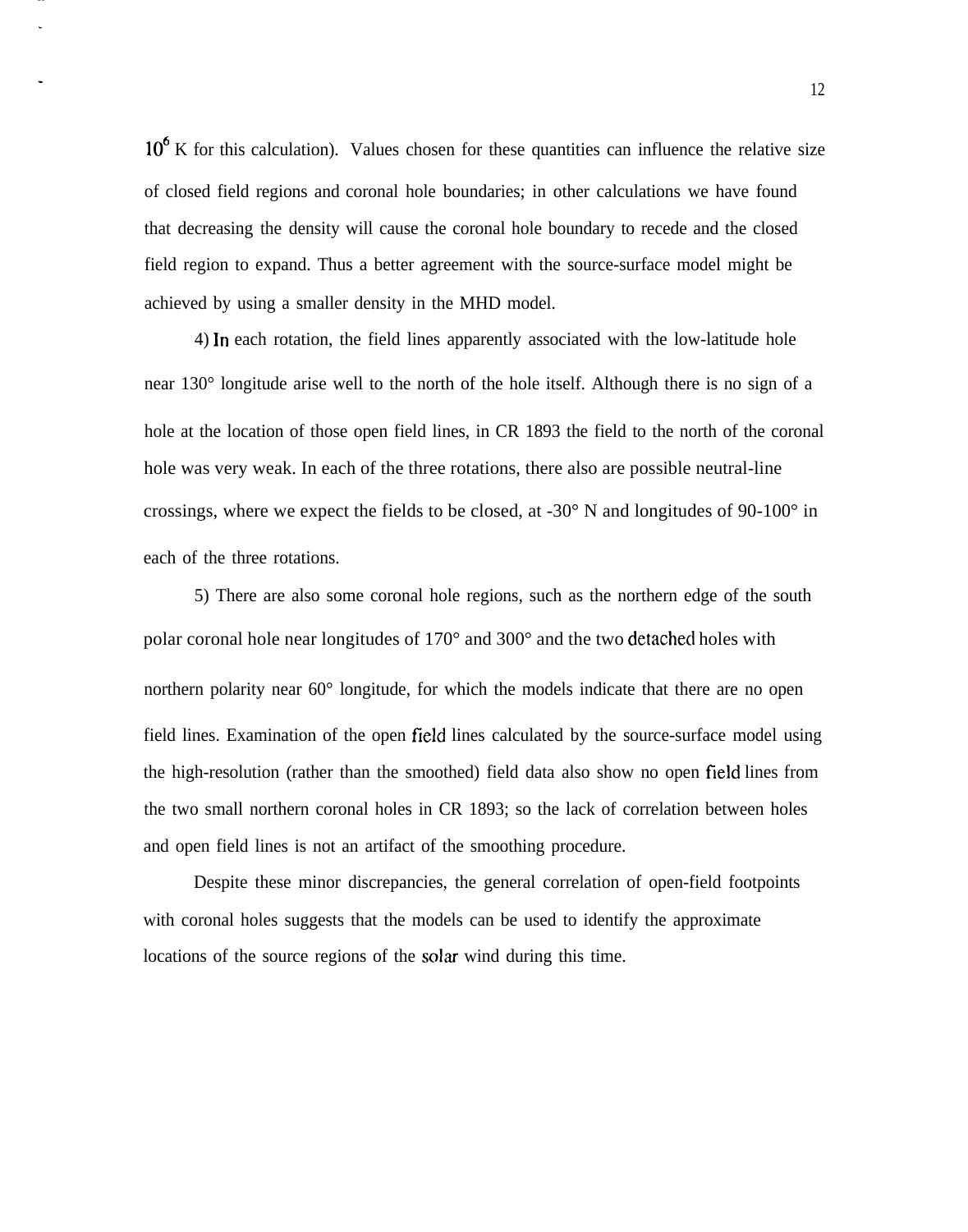## Comparison of Models with Solar Wind Data

One method of comparing the spacecraft data to the solar data via the models is presented in Figure 6. This figure has six panels — one for each Barrington rotation for both Ulysses and WIND. The top panel of each frame shows the solar wind speed mapped back to the Sun on the basis of a radial, constant speed model. While this model may seem over-simplified, it does a remarkably good job because the effects of the solar wind coming up to speed is counterbalanced by the initial coronation of the plasma with the Sun. *Nolte and Roelof [* 1973] have argued that this method of mapping interplanetary features back to the Sun results in an error  $\leq 10^{\circ}$  in the longitude of the source region of the solar wind. Using a two-dimensional, single fluid MHD theory, *Pizzo [198* 1] has traced the evolution of a solar wind disturbance out from 0.3 AU to 1.0 AU, and then back in again to 0.3 AU, and then compared the longitudinal profiles of the solar wind parameters to those in the postulated initial disturbance. I Ie found that the longitudinal extent and the location of the trailing edge of the disturbance was fairly well preserved and in good agreement with results obtained by constant-velocity mapping, but that irreversible processes led to strongly broadened and distorted profiles on the leading (highest longitude) edge of the disturbance. This effect can be seen in the profiles of mapped-back speeds shown in Figure 6; see for example, the high-speed stream centered near 180° longitude observed by WIND during CR 1893. The rising portion covers 60° of longitude, from 250° to 190°, while there is a steep drop, called a "dwell" by Nolte and Roelof, at -145° longitude. The heavier lines superimposed on the velocity profiles indicate probable intervals of transient flow from coronal mass ejections.

The bottom part of each frame in Figure  $6$  depicts $(1)$  the outlines of the coronal holes, as also shown in Figure 5, and (2) red and blue lines, ending in dots or x's,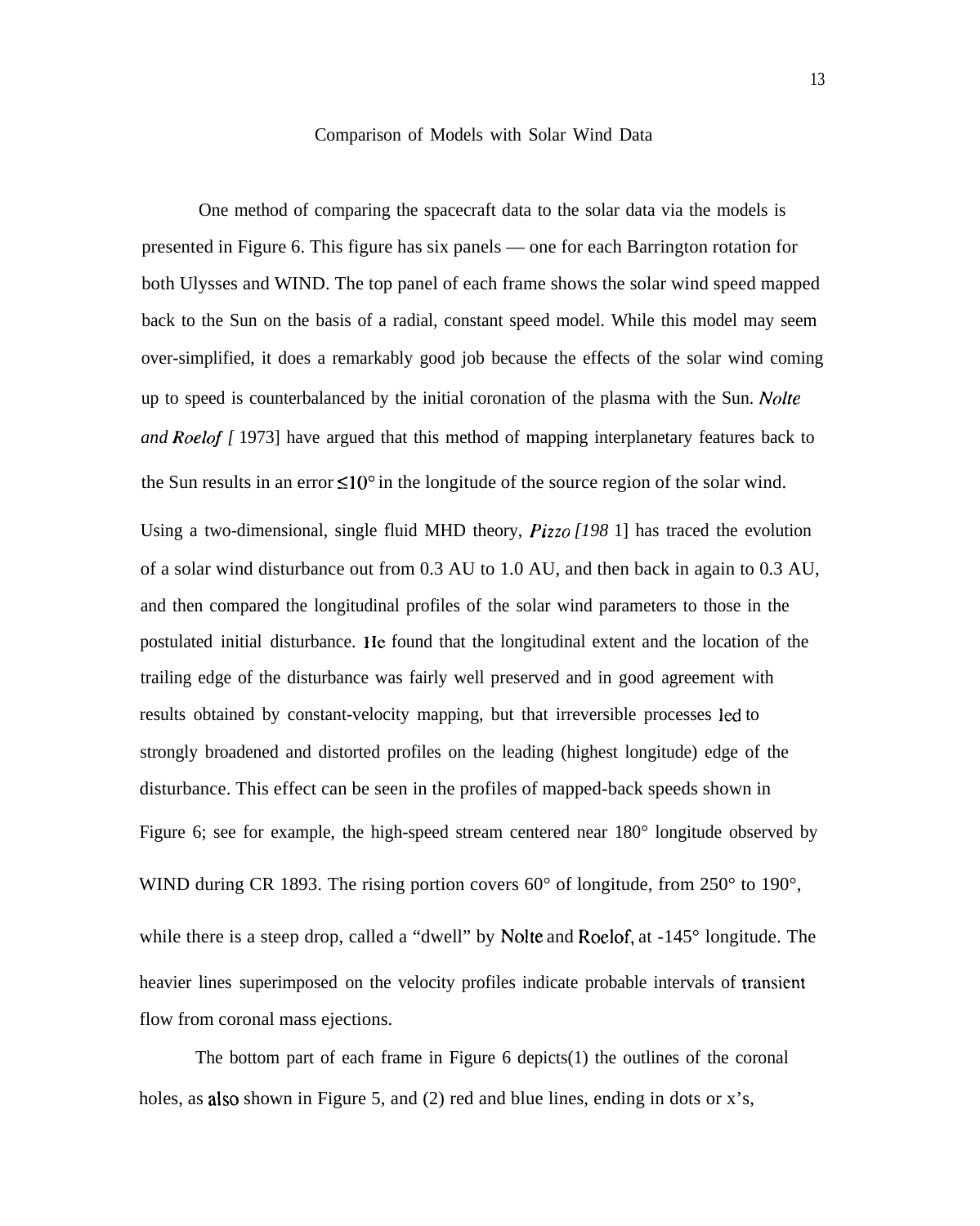respectively, at the footpoints of the sources of the solar wind observed by Ulysses and WIND as calculated from the CS-W&S (red) and the SS-W&S (blue) models, based on NSO data. Mapped-back source and footpoint locations are given for each 5° in longitude along the spacecraft trajectory. The observed polarity of the interplanetary magnetic field (IMF) is indicated at the top of the bottom panels by  $a + or - sign$  for outward or inward fields, respectively, and the letter M for intervals of mixed polarity with multiple current sheet crossings. The mapped-back longitudes of the IMF polarity changes are indicated by dashed vertical lines. From Figure 6, we can make the following observations:

(1) At the higher latitudes sampled by Ulysses during CR 1892 and CR 1894 (i.e., more than -10° from the equator and away from the HCS), the IMF polarities predicted from the SS-W&S model and the CS-W&S model always agree with each other and the predicted polarity is correct 97% of the time.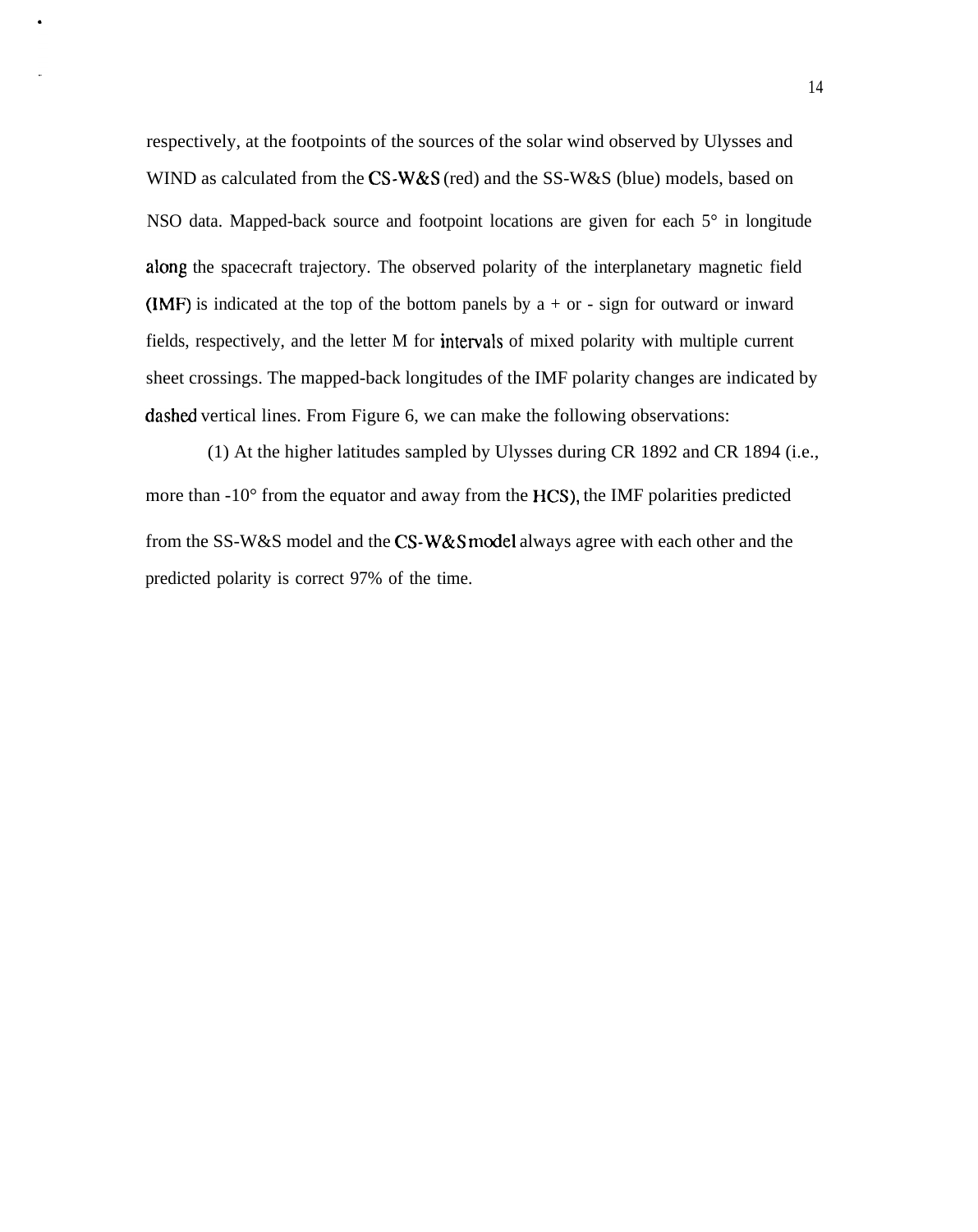(2) Dwells, crossings of the HCS, and the change in the footpoint region (from a polar to an equatorial hole, for example) often appeared at nearly the same mapped-back longitudes. Close inspection of Figure 6, however, reveals that at the lower latitudes the mapped-back locations of the HCS and the dwells were often at longitudes -20° less than the longitudes at which the models predicted changes in polarity. This finding is consistent with the observation by *Lepping et al.* [1996] that, for the period 1994/318 to 1995/093 (earlier than and overlapping the first part of the period studied in this paper), good correlations of the HCS data from WIND with the Classic or the Radial-3.25 models required an offset in the solar-wind propagation time between the source surface and 1 AU of approximately one day (on average, 1 day is equivalent to  $-13^{\circ}$  of solar rotation, as seen from Earth). Lepping et al. attributed this additional travel time to the continuing acceleration of the solar wind outside of the source surface. The top section of Table 1 presents the percent of the model predictions that give the wrong polarity when compared to the mapped back observations of the lMF polarity. The middle section gives the number of degrees that each rotation's worth of data would have to be shifted to improve the agreement between the observations and the models; the average value of the required shift is 22°. The lower section provides the percent error taking an extra travel time equivalent to 22° rotation (1.7 days) into account and shows that this correction does improve the fit between the predicted and the observed crossings of the HCS. Table 1 also reveals that the current sheet (CS-W&S) model gives poorer results than the other models.

(3) Combination of the speed profiles (top panels of Figure 6), the locations of the observed HCS crossings (vertical dashed lines in the bottom panels), and the modeled source regions (bottom panels) with the estimated 22° systematic shift between the models and the mapped-back data allows us to identify the probable sources of the solar wind as a function of time or longitude. Such an analysis is presented in Table 2. In several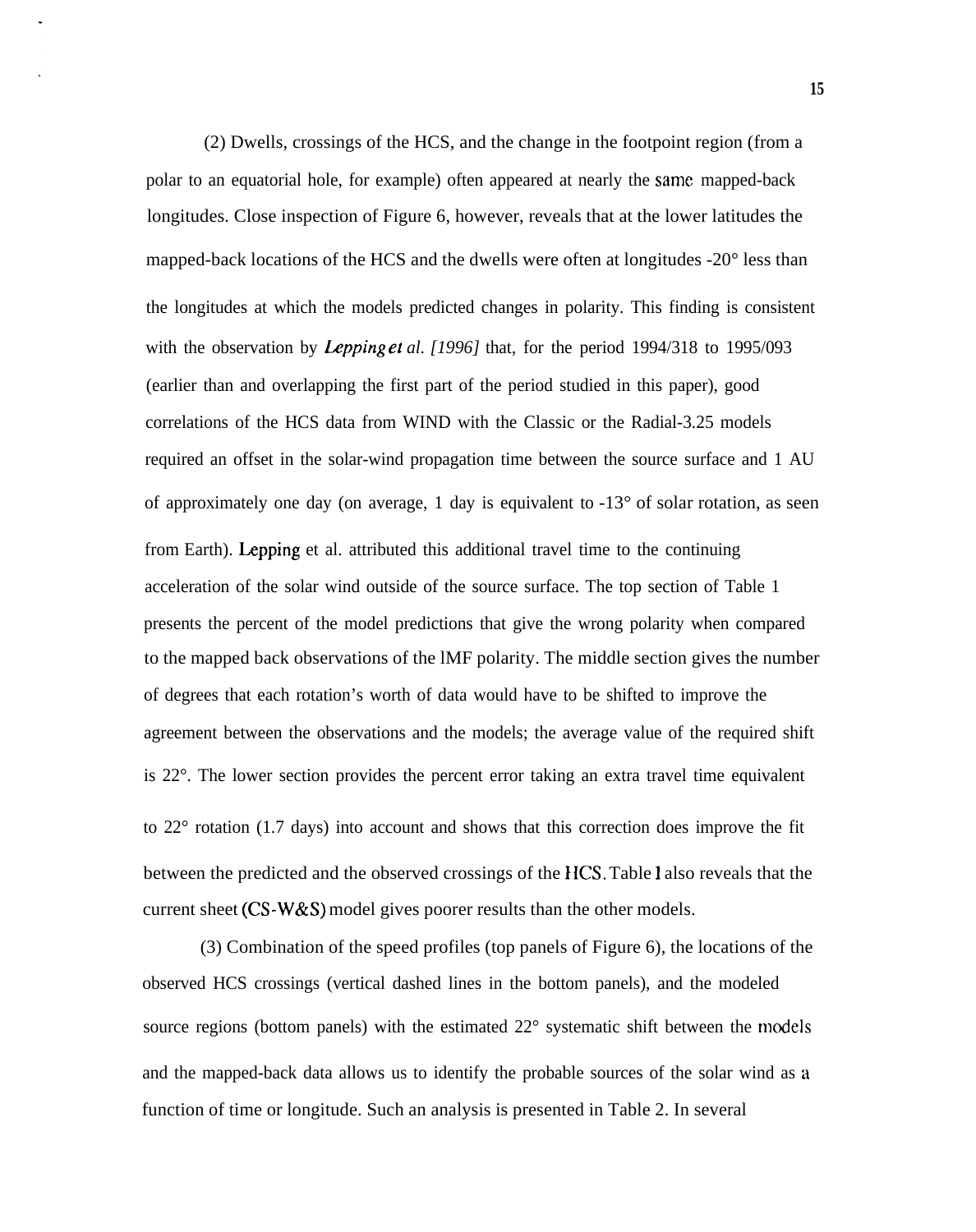instances, one model indicated the source region as an equatorial coronal hole while the other model placed the source equatorward of one of the polar coronal hole boundaries. When the observed polarity of the IMF is opposite to that indicated by both models, the source is listed as "unknown". In Figure 7, the speeds of the different solar wind streams listed in Table 2 are grouped according to the probable type of source region. It can be seen from that Figure that the fast solar wind  $($ >600 km/s) comes only from the polar coronal holes. (For most of those streams we have given only the peak speed without plotting the lower speeds encountered on the leading edges or the dwells.) Two of the streams which apparently originated in the polar coronal holes did not have speeds  $>600$ km/s; the models show the slower of those two streams originating quite close to, but nominally inside the hole boundary. Moderate- and low-speed streams emanate from equatorial coronal holes or from regions equatorward of the boundaries of the polar coronal holes. On average, the streams from the equatorial coronal holes are slightly faster than those from the regions close to the polar coronal holes. Slowest of all are the streams with "unknown" origin.

(4) At longitudes at which both spacecraft sampled flows from the same polar coronal hole, the one at the higher latitude saw a higher speed and the models showed the source region to be deeper into the hole. This effect is exhibited by both the Ulysses and WIND data at longitudes > 300<sup>°</sup> in CR 1892 and at longitudes 140-190<sup>°</sup> in CR 1893. It is consistent with the general increase of solar wind speed toward the poles observed by Ulysses [e.g., *Phillips et al., 1995].*

## Latitude-Longitude Contours of Solar Wind Parameters

Because of the generally static condition of the Sun and solar wind during the five solar rotations of the Ulysses fast latitude scan, it is possible to examine the dependence of solar wind parameters on mapped-back longitude and latitude. Figure 8a shows contours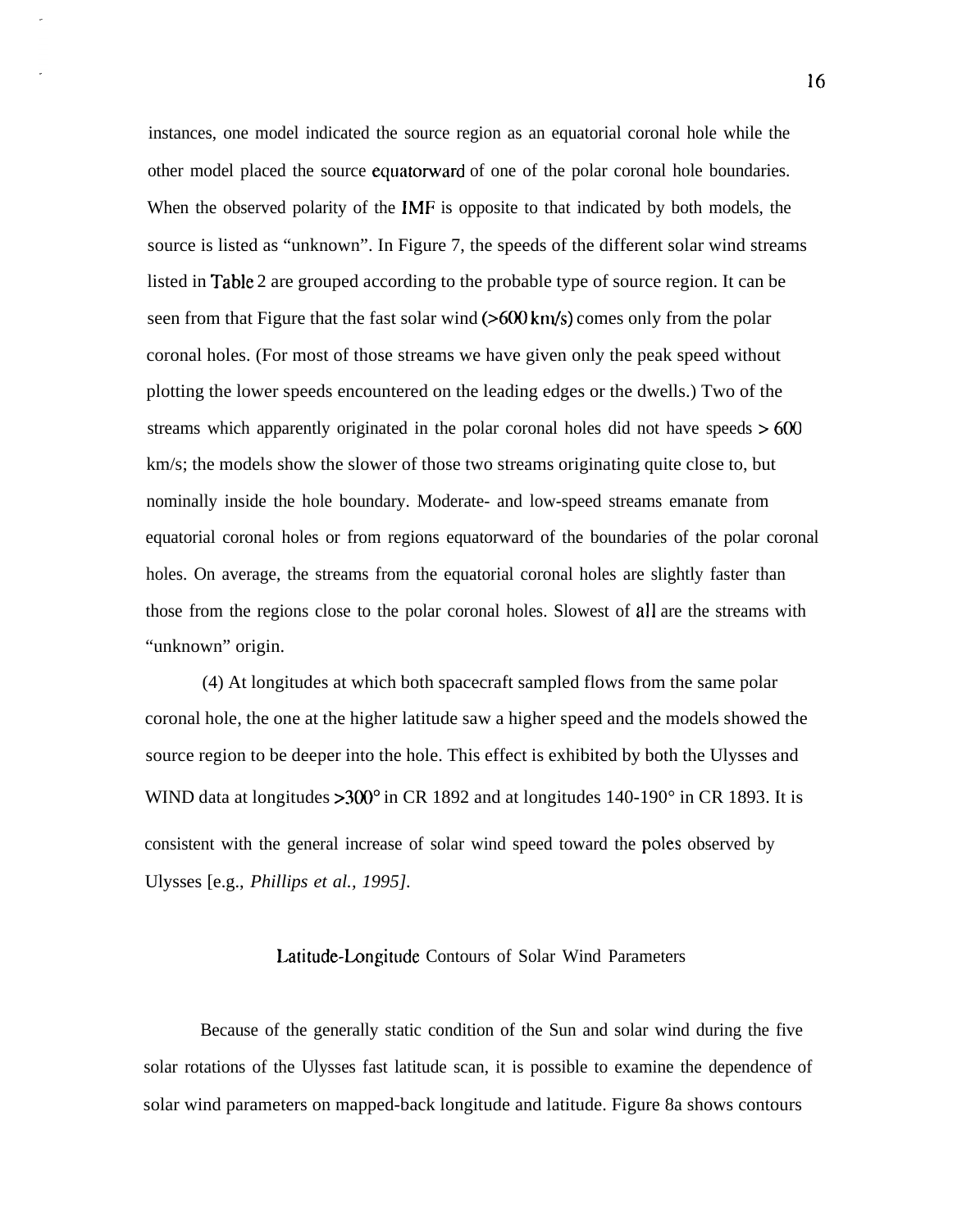of the solar wind speed so derived. It is based on five rotations of Ulysses data plus CR 1893 data from WIND after removal of data believed to be associated with CMES. The contours were calculated from hourly averages of solar wind sped which were averaged over 5° bins of mapped-back longitude and latitude based on the constant radial velocity assumption. Figure 8a reveals a curved band of low-speed wind -50-60° wide (angular distance between the  $700 \cdot km/s$  contours). The white asterisks in Figure 8 represent crossings of the HCS; broad intervals of multiple crossings have been represented by single asterisks at their midpoints. Qualitatively, the HCS encounters are confined to the central parts of the low-speed band, but, as previously pointed out by *Crooker at al. [1997],* at longitudes of 220-240°, the HCS was considerably southward of the region of minimum speed.

It is apparent that the latitudinal gradient of the solar wind speed is variable. This is illustrated in Figure 9, which shows cross plots of speed versus latitude at two different Barrington longitudes of 152 and 230°, selected to illustrate close to the extremes of latitude gradients. The principal gradients range from -14 to 28 km/sec-deg.

It is also quite apparent from Figure 8a that there is not a band of uniformly low speed along the HCS, which we assume is continuous across all longitudes. The minimum speed is close to 300 km/s at longitudes of  $10-90^\circ$ , but doesn't drop below 500 km/s near 145°. It is, however, quite likely that the speed contours have been distorted between the solar source and WIND or Ulysses; a speed minimum near 145° longitude may have been filled in by stream interactions. For this reason we next examine several properties of the solar wind that are believed to be conserved between the Sun and 1 AU. Figure 8b shows contours of the helium abundance  $n_a/n_p$ , binned as described above for the speed contours, but with the additional step of smoothing by a 5-bin running average along the Ulysses and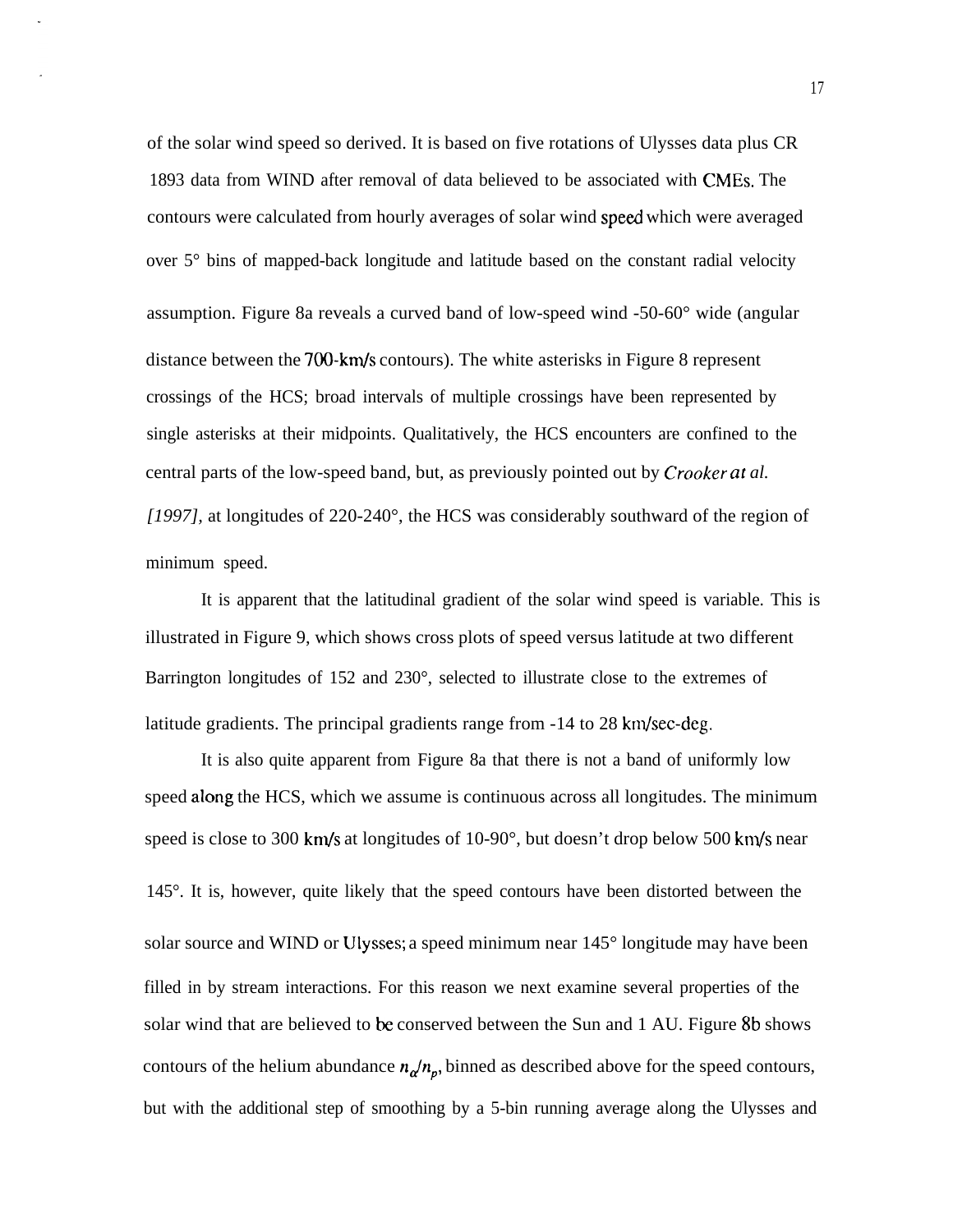WIND trajectories. The lowest values of  $n_a/n_p$  generally trace out the HCS and coincide with the lowest speeds. The very low helium abundances at longitudes of 20-90° are consistent with the correlation between low helium abundance and the HCS reported by *Borrini et al.* [1981], but for longitudes > 220<sup>°</sup>, the regions of lowest helium abundance do not coincide with observations of the HCS. When the HCS crossed longitudes of -140°,

# $n_{\alpha}/n_{p}$  apparently did not drop below 0.040.

Two other parameters that do not change with the propagation of the solar wind are the ionization temperature determined from the relative densities of  $O^{6+}$  and  $O^{7+}$  ions and the elemental composition of the wind, here represented by the ratio of the densities of Mg and O ions. These parameters were measured by the SWICS instrument on Ulysses, and were chosen for inclusion in this study because of their pronounced dependence on the solar wind type *[Geiss el al., 1995].* The contours shown in Figures 8C and 8d were calculated from three-hour averages binned into 5° of mapped-back latitude and longitude, and then smoothed by a 5-bin running average along the Ulysses trajectory. In general, these parameters show the same curved envelope as seen in Figure 8a with disconnected blotches of extreme values. The low-speed wind near 30° longitude apparently had an even lower ionization temperature and higher magnesium abundance than did the low speed wind from longitudes near 240°.

# Discussion

In this paper we have taken advantage of the unique geometric situation during the Ulysses fast latitude scan when the Sun was quiet to gain new insights into latitude and longitude variations of the solar wind near solar-activity minimum. During this period, the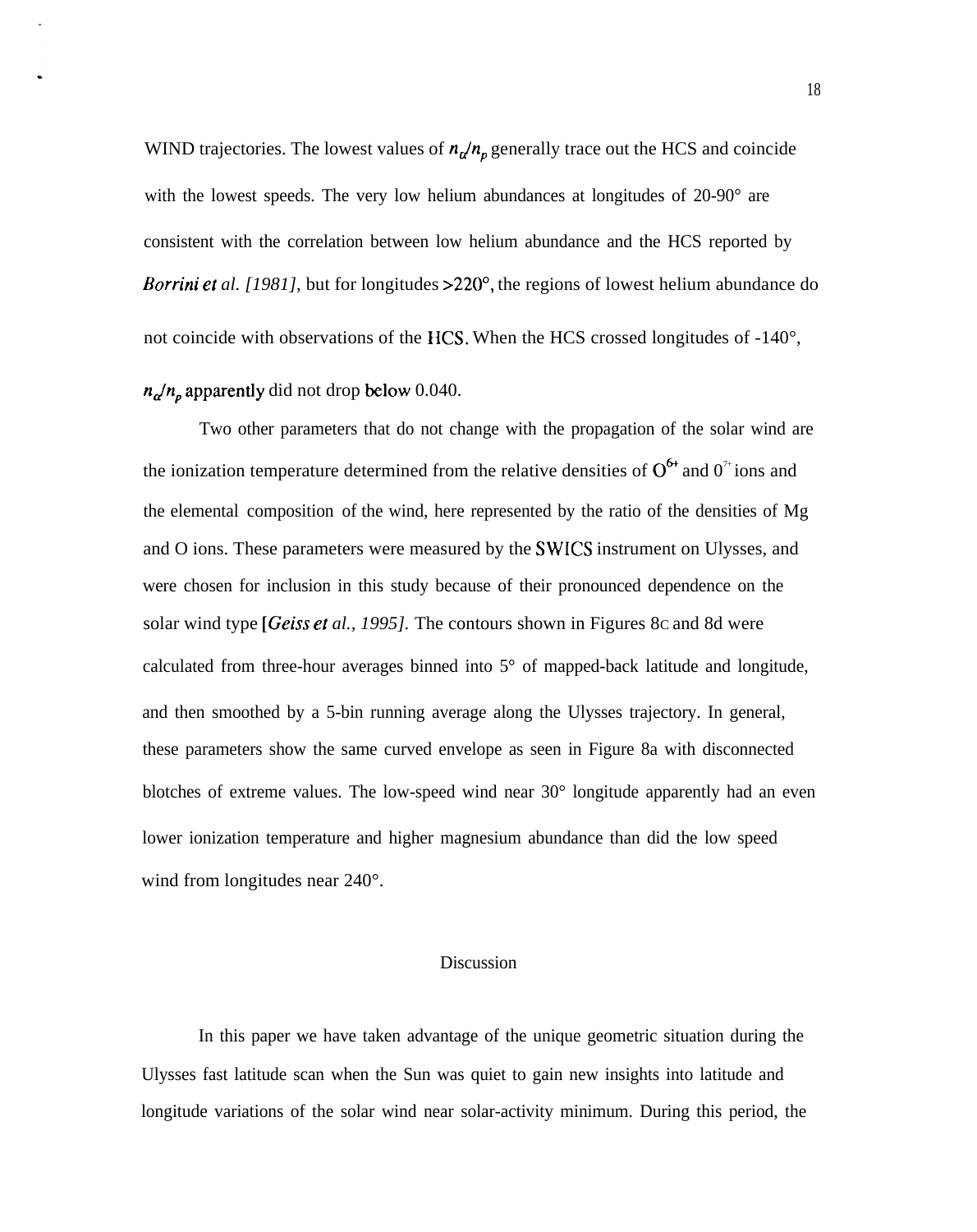HCS and plasma parameters varied with longitude as a double sinusoid to yield a 4-sector structure at low latitudes.

We compared several different source-surface models of the interplanetary magnetic field with each other and with a 3-dimensional MHD model, Our intent was not to perform an exhaustive study of the effectiveness of different IMF models, but rather to understand the magnitude of the differences appropriate to the particular solar configuration in early 1995 to aid in interpretation of the U1 ysses fast-scan data. Each of the models tested resulted in the observed double sinusoidal structure of the IMF. Like others before us, we found variations of up to -20° in the latitude of the HCS using different models, but model differences that depended on the choice of the source of data, from the Wilcox Solar Observatory or from the National Solar Observatory/Kitt Peak, were much smaller, <  $-10^{\circ}$ . The Stanford Classic model yielded the largest amplitude variations of the HCS, while the Stanford Radial-3.25 and the current sheet models gave the flattest HCS. For this **particular time, the results of the current sheet model were in poorer agreement with the** observations than were the other models. The results of the MHD model were in better agreement with the source-surface model without a current sheet than with the current-sheet model. The reason for this result is not clear to us. It would be interesting to see if this also holds at other times.

When we compared the predictions of the HCS locations to the observations by Ulysses and WIND by mapping the data back to the source surface with a constant radial velocity approximation, we found that a best fit was obtained by adding an extra travel time equal to 22° of solar rotation (1.7 days). This result agrees with the preliminary findings of *Lepping et al. [1995].* It disagrees with the results of *Ho et al. [* 1997] who reported a very large discrepancy of  $75-95^{\circ}$  for WIND and  $80-110^{\circ}$  for Ulysses; Ho et al. did not describe how they obtained that particular result. An additional travel time of a day or two does not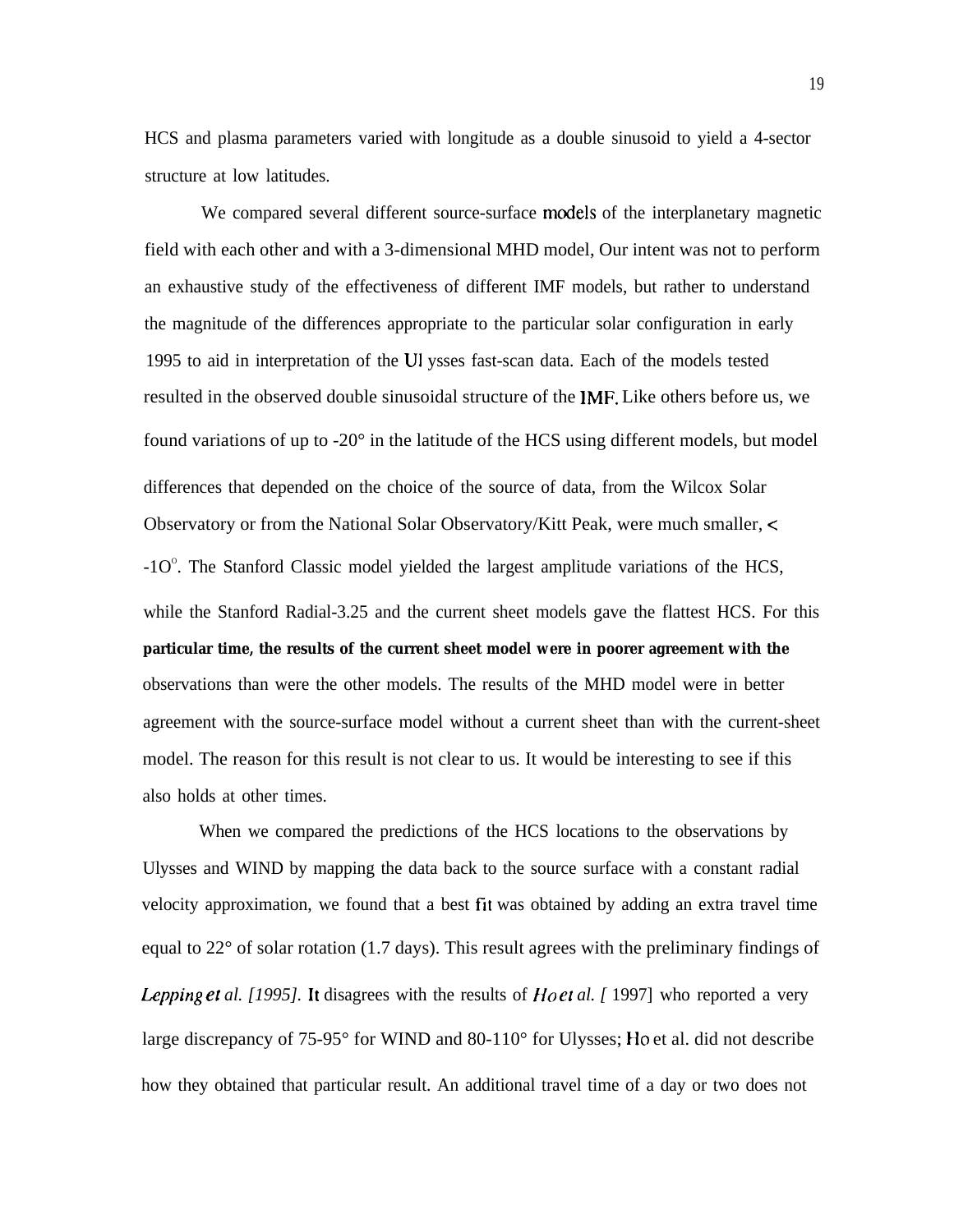invalidate the usefulness of the constant radial flow approximation for mapping solar wind features back to the photosphere, however. At a source surface at 2.5 or 3.25  $R_s$ , the solar wind is probably still accelerating, but much of the corotational velocity has probably already been lost. If the mapping process is stopped at the source surface, the full cancellation of the corotational and acceleration effects noted by *Nolte and Roe/of* [ 197 3] is not yet achieved. The Helios observations showed that the slow solar wind continues to accelerate over the range 0.3 to 1.0 AU while the fast wind decelerates [Schwenn et *al.,* 1981]. Future analyses should perhaps include the solar wind speed as a parameter in comparing source surface and interplanetary fields.

We also compared the source of open field lines calculated by a source-surface model and the MHD model to the locations of coronal holes observed in the He 10830  $\AA$ line. Qualitatively, there was a good match for both models, but some differences were found in the details. There was often not a very close match between the boundaries of the coronal holes and the envelope of the open field lines. In some places, the open Field lines extended beyond the coronal hole boundaries and elsewhere there appeared to be closedfield regions just inside the boundaries. Because the same mismatch of patterns persisted through all three rotations, one cannot invoke time variations as an explanation.

When the solar wind speeds observed by WIND and Ulysses are compared to the source regions computed from the models, it is found that the fastest wind came from the polar coronal holes. The deeper into the polar hole a footpoint was, the faster the wind. Some of the moderate- or low-speed streams appeared to come from smaller coronal holes at lower latitudes, a result which is consistent with earlier conclusions that the speed of the solar wind scales with the coronal hole area [*Nolte et al.*, 1976]. The models suggest that regions of open field lines just equatorwards of the polar coronal hole boundaries are additional sources of moderate- or low-speed wind,

Both the postulated sources of low-speed wind, i.e., the low-latitude coronal holes and the fringes of the polar coronal holes, are regions of greater than average areal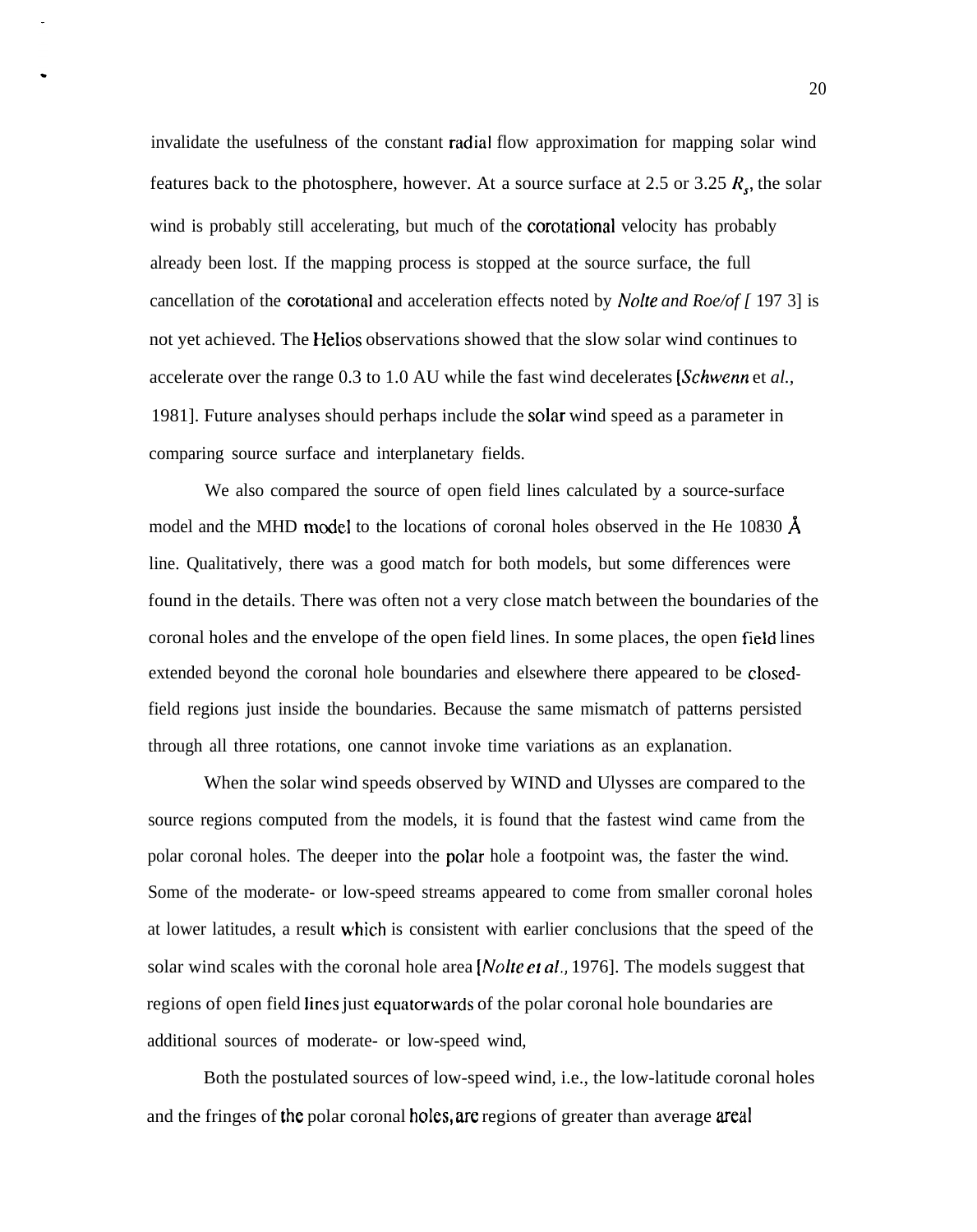expansion of magnetic flux tubes near the Sun. The inverse correlation of solar wind speed and near-Sun flux-tube divergence mte [Levine et *al.,* 1977; *Wang and Sheeley, 1990]* is now well established. Figure 10 shows contours of the expansion factor calculated from the SS-W&S model averaged over the three Barrington rotations 1892-1894. Comparison of Figures 10 and 8a illustrates this inverse correlation.

What about the four low-speed streams of "unknown" origin (Figure 7) and the one low-speed stream that appears to originate in the north polar coronal hole (Table 2 and Figure 7)? The most likely explanation is the fallibility of the models in source identification, especially near the HCS. We saw from Figure 4 that the location of the HCS can vary by up to 20° from one model to another. The four streams of unknown origin might have identifiable sources on the basis of some model other than the two used in the construction of Figure 6. An alternative explanation of the "problem" streams is that they originated in regions where the field was temporarily open for times short compared to the 27-days required to construct the synoptic field maps on which the models are based. These streams did not, however, show any of the common signatures of CMES. There may also be small regions of open field lines, some possibly originating in active regions, that are not picked up by modeling of the low-resolution magnetograph data.

Contour diagrams of the latitude and longitude variations of several solar wind parameters reveal that there is a general correlation of the heliospheric current sheet with a band of low speed, low helium abundance , high ionization temperature and high ratio of the magnesium to oxygen ratio (i.e., enhanced overabundance of an element with a low first ionization potential). These findings are in agreement with many earlier reports. We found, however, that the plasma properties are very nonuniform along the inferred location of the current sheet. Thus there is no unique dependence of any plasma parameter, such as speed, on magnetic latitude, in agreement with a recent conclusion by *Wang et al.* [1997].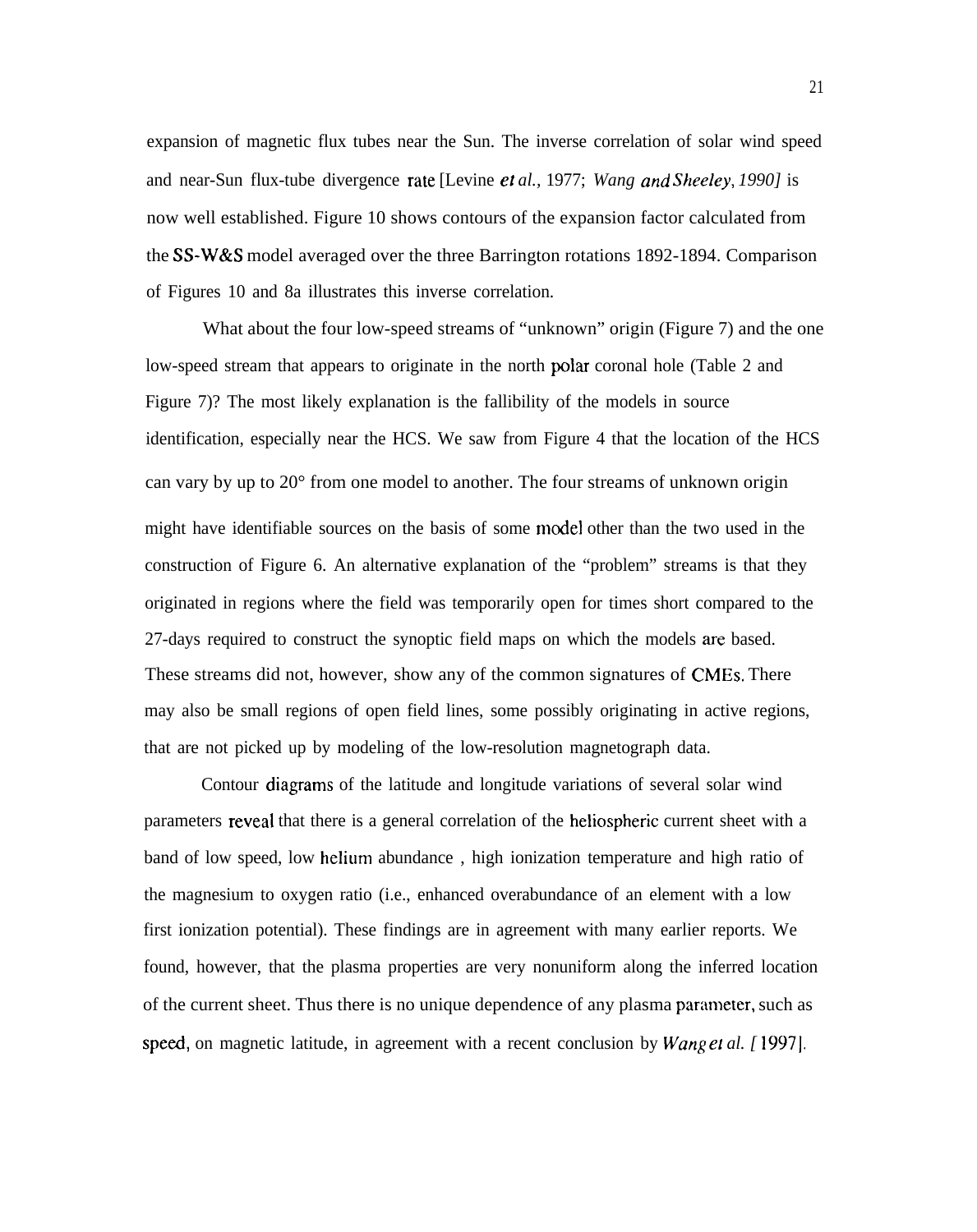Our contour maps show heliographic latitude gradients of the solar wind speed ranging from 14 to 28 km/s/deg. These results are consistent with earlier studies based on superposed epoch analyses [Zhao and Hundhausen, 1981] or on yearly averages of interplanetary scintillation data near solar activity minimum *[Rickett and Co/es,* 1991]. We saw no evidence for the very steep 30 to 100 km/s/deg gradients inferred by *Schwenn et al. [1978]* from Helios data nor for the 47 km/s/deg gradient reported by *Ho et al. [1997]* from the same set of WIND and Ulysses data analyzed in the present paper. The latitudinal resolution (i.e., the change in latitude per solar rotation) of the Ulysses data is -22°, which limits the detection of any steep latitudinal gradients that maybe present except for CR 1893 when Ulysses crossed the latitude of the WIND trajectory,. It should also be noted that the averaging inherent in the construction of Figure 8 may lead to smoothing of steep gradients in the solar wind speed.

With the Ulysses measurement rate of one solar wind spectrum every 4 or 8 minutes, the angular resolution in longitude **can be extremely fine. Steep longitudinal** gradients often occur in the dwells found at the trailing edges of high-speed streams in mapped-back data. Some dwells suggest extremely sharp longitudinal gradients, which could be interpreted as gradients in magnetic latitude if the HCS is highly inclined to the equator. Examples of steep dwells are prominent near 300° longitude during CR 1892 and near 125° longitude in CR 1894 in the WIND data in Figure 6. Are dwells real? Do they indicate that there really are extremely steep gradients in the source regions of the solar wind? The contour diagram in Figure 8a suggests that this is not the case, that major changes in the solar wind regime occur over tens of degrees. Another argument in support of the steepness of dwells being some sort of an artifact comes from the work of *Pizzo* [1981]; when he used an MHD model to map a gradient of  $-50 \text{ km/s/deg from } 0.3 \text{ AU out}$ to  $1$  AU and then back to  $0.3$  AU again, the trailing edge profile, while centered at the same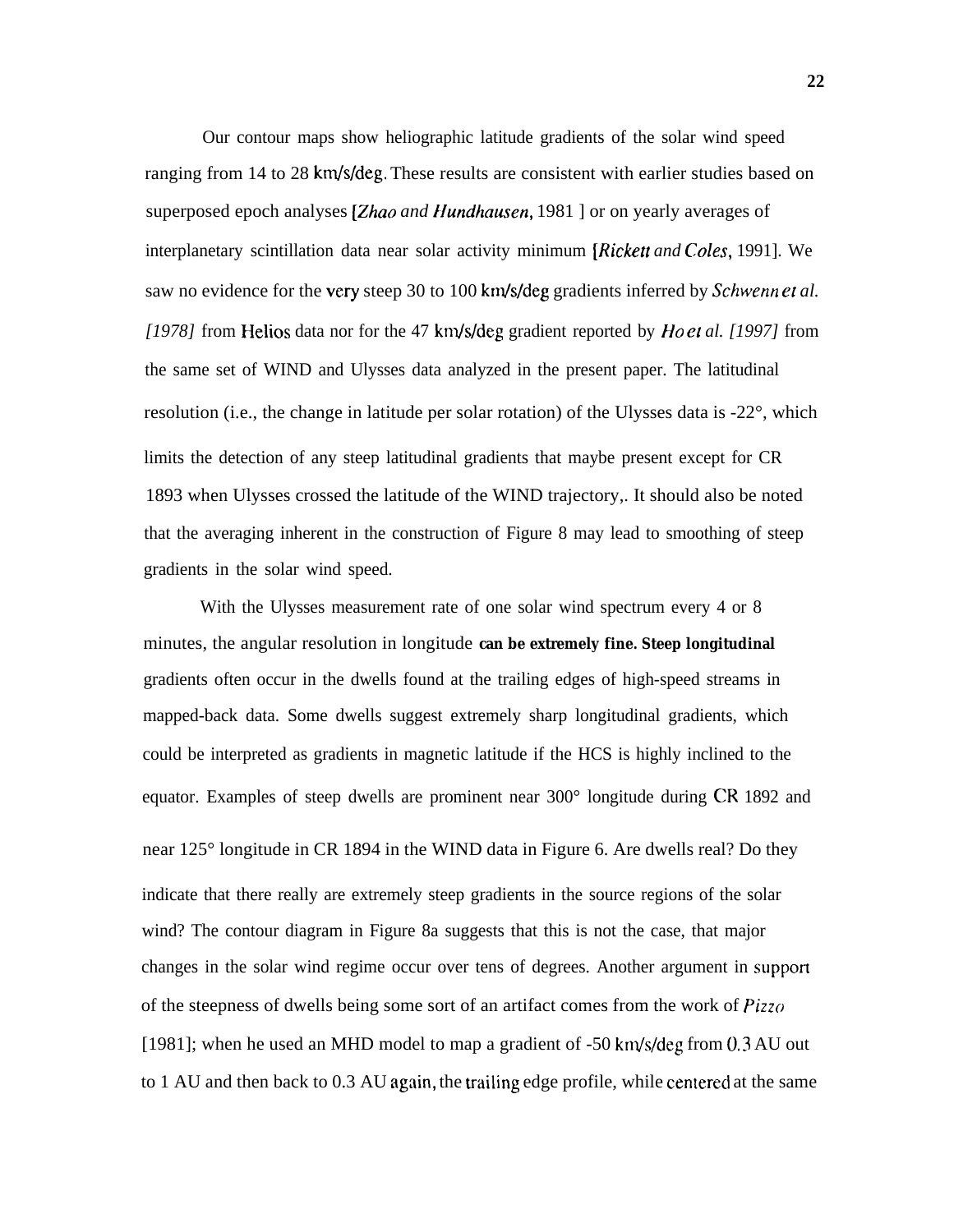longitude as the original gradient, developed a reversed or overhanging structure, much more pronounced than that shown in the WIND data near 300° longitude in CR 1892. Further research into the cause of the dwells might be very fruitful.

**Acknowledgments. This** paper presents the results of research performed at the Jet Propulsion Laboratory of the California Institute of Technology under contract to the National Aeronautics and Space Administration (NASA). The work was initiated and partly carried out at the International Space Science Institute, Bern, Switzerland, as part of a joint IACG/ISSI Working Group Project on "Open and Closed Fields and the Solar Wind" supported by 1SS1. The work by ABG, KLH, JTH, AJL, RPL, JTS and Y-MW is supported by NASA. JAL and ZM received support from NASA and NSF. The NSO/Kitt Peak data used here are produced cooperatively by NSF/NOAO, NASA/GSFC, and NOAA/SEC.

# **References**

- Balogh, A., T. J. Beek, R. J. Forsyth, P. C. Hedgecock, R. J. Marquedant, E. J. Smith, D. J. Southwood, and B. T. Tsurutani, The magnetic field investigation on the Ulysses mission: Instrumentation and preliminary scientific results, Astron. Astrophys. Suppl., 92, 221, 1992.
- Bame, S. J., D. J. McComas, B. L. Barraclough, J. L. Phillips, K. J. Sofaly, J. *c .* Chavez, B. E. Goldstein, and R. K. Sakurai, The Ulysses solar wind plasma experiment, *Astron. and Astrophys. Suppl., 92, 237, 1992.*
- Bohlin, J. D., An observational definition of coronal holes, in *Coronal Holes and Hig/1 Speed Wind Streams*, edited by J. B. Zirker, p. 27, Colorado Assoc. Univ. Press, Boulder, CO, 1977.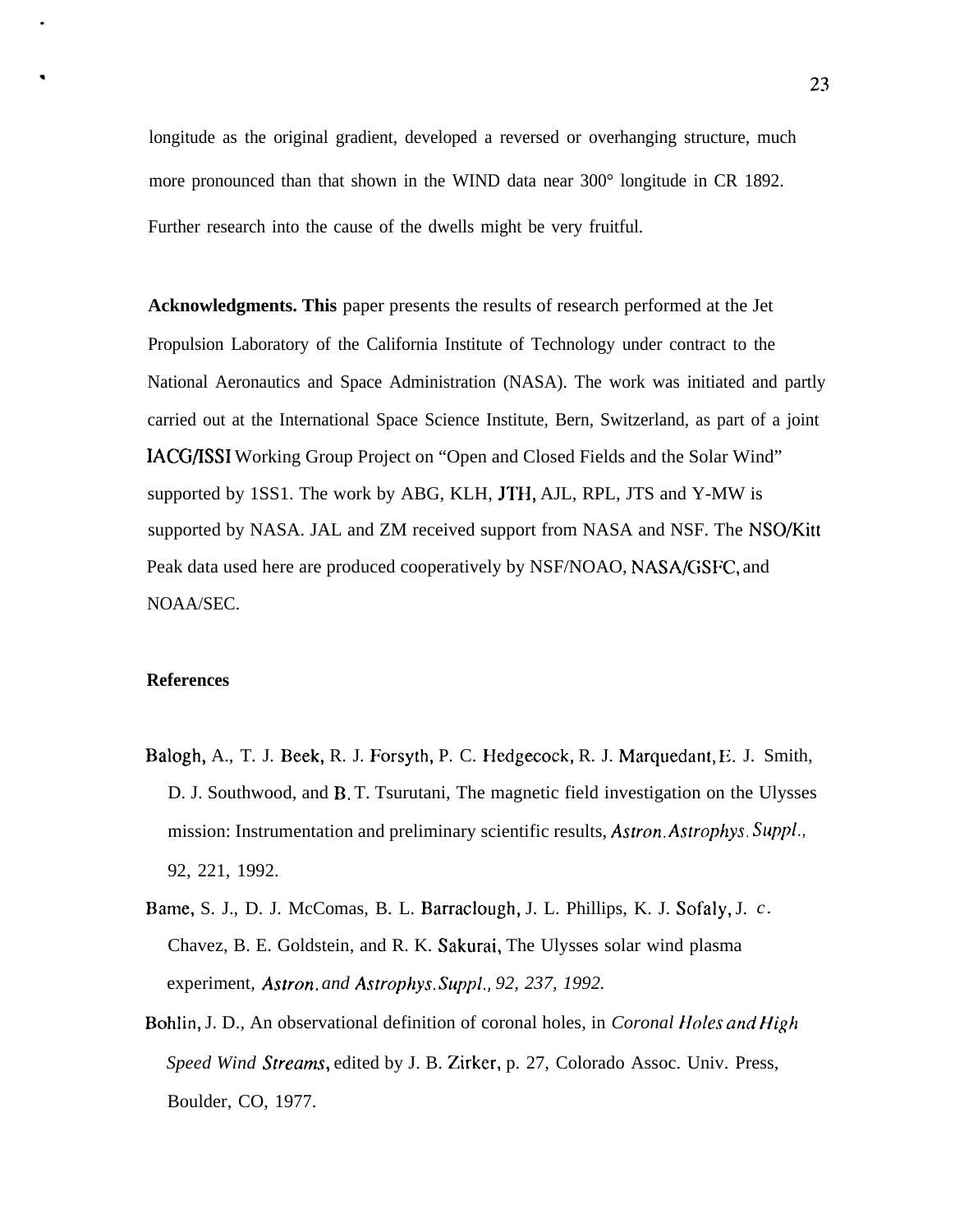- Borrini, G,, J. T. Gosling, S. J. Bame, W. C. Feldman, and J. M. Wilcox, Solar wind helium and hydrogen structure near the heliospheric current sheet: a signal of coronal streamers at 1 AU, *J. Geophys. Res.,* 86, 4565, 1981.
- Crooker, N. U., A. J. Lazarus, J. L. Phillips, J. T. Steinberg, A. Szabo, R. P. Lepping, and E. J. Smith, Coronal streamer belt asymmetries and seasonal solar wind variations deduced from Wind and Ulysses data, *J. Geophys. Res.,* 102,4673, 1997.
- Geiss, J. et al., The southern high-speed stream: results from the S WICS instrument on Ulysses, *Science,* 268, 1033, 1995.
- Gloeckler, G. L., et al., The solar wind ion composition spectrometer, *Astron. Astrophys. Suppl., 92, 267, 1992.*

Goldberg, L., The temperature of the solar chromosphere, *Astrophys. J.,* 89,673, 1939.

- Harvey, K. L., Coronal structures deduced from photospheric magnetic field and He I  $\lambda$ 10830 observations, in *Solar Wind Eight*, edited by D. Winterhalter, J. T. Gosling, S,. R. Habbal, W. S. Kurth, and M. Neugebauer, p. 9, Am. Inst. of Phys., Woodbury, N. Y., 1996.
- Ho, C. M., B. T. Tsurutani, J. K. Arballo, B. E. Goldstein, R. P. Lepping, K. W. Ogilvie, A. J. Lazarus, and J. T. Steinberg, Latitudinal structure of the heliospheric current sheet and corotating streams measured by WIND and ULYSSES, *Geophys. Res, Left.,* 24,915, 1997.
- Hoeksema, J. T., J. M. Wilcox, and P. H. Schemer, The structure of the hcliospheric current sheet: 1978-1982, *J. Geophys, Res.,* 88, 9910, 1983.
- Lepping, R. P., et al., The WIND magnetic field investigation, *Space Sci. Rev.,* 71, 207, 1995.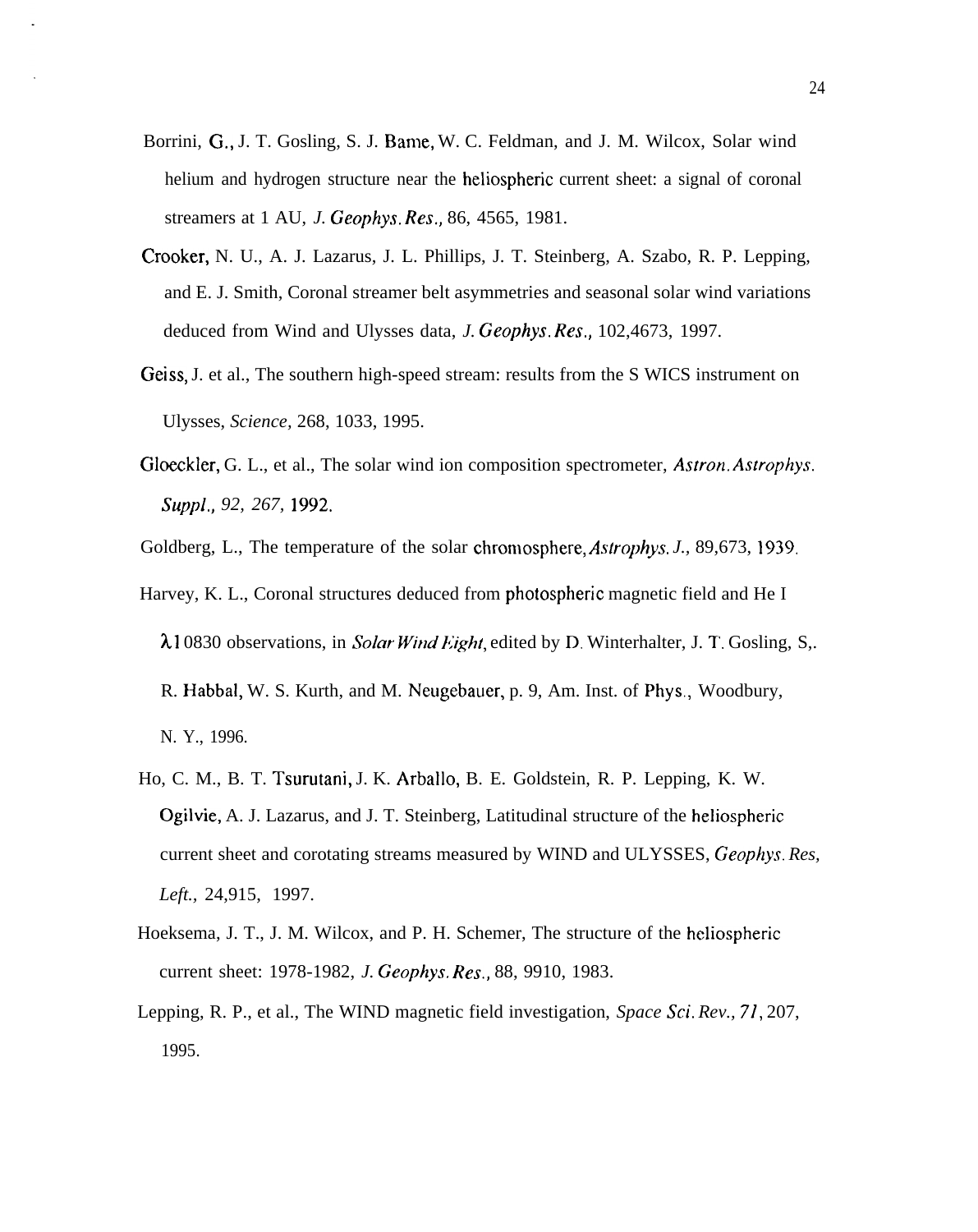- Lepping, R. P., A, Szabo, M, Peredo, and J. T. Hoekserna, Large-scale properties and solar connection of the heliospheric current and plasma sheets: WIN]> observations, *Geophys. Res. I.ett.,* 23, 1199, 1996.
- Levine, R. H., M. D. Altschuler, and J. W. Harvey, Solar sources of the interplanetary magnetic field and solar wind, *J. Geophys. Res.,* 82, 1061, 1977.
- Linker, J. A., and Z. Mikic, Extending coronal models to Earth orbit, in *Coronal Mass Fiections*, edited by N. Crooker, J. Jocelyn, and J. Feynrnan, p. 269, AGU, Washington, D. C., 1997.
- Linker, J. A., Z. Mikic, and D. D. Schnack, Global coronal modeling and space weather prediction, in edited by K. S. Balasubramanian et al., p. 208, Astron. Sot. of Pacific, 1996.
- Mikic, Z., and J. A, Linker, The large-scale structure of the solar corona and inner heliosphere, in *Solar Wind Eight, AIP Proc. 382*, edited b y D. Winterhalter et al., p. 104, Amer. Inst. Phys., Woodbury, N. Y., 1996.
- Nolte, J. T., and E. C. Roelof, Large-scale structure of the interplanetary medium. 1: High coronal source longitude of the quiet-time solar wind, *Solar Phys.,* 33, 241, 1973.
- Nolte, J. T., A. S. Krieger, A. F, Timothy, R. E. Gold, E. C. Roelof, G. Vaiana, A, J, Lazarus, J. D. Sullivan, and P. S. McIntosh, Coronal holes as sources of solar wind, *Solar Phys.,* 46,303, 1976.
- Ogilvie, K, W., et al., SWE: A comprehensive plasma instrument for the WIND spacecraft, The Global Geospace Mission, *Space* Sci. *Rev., 71, 55, 1995.*
- Phillips, J. L., et al., UI ysses solar wind plasma observations from pole to pole, Geophys. *Res. I,ett.,* 22,3301, 1995,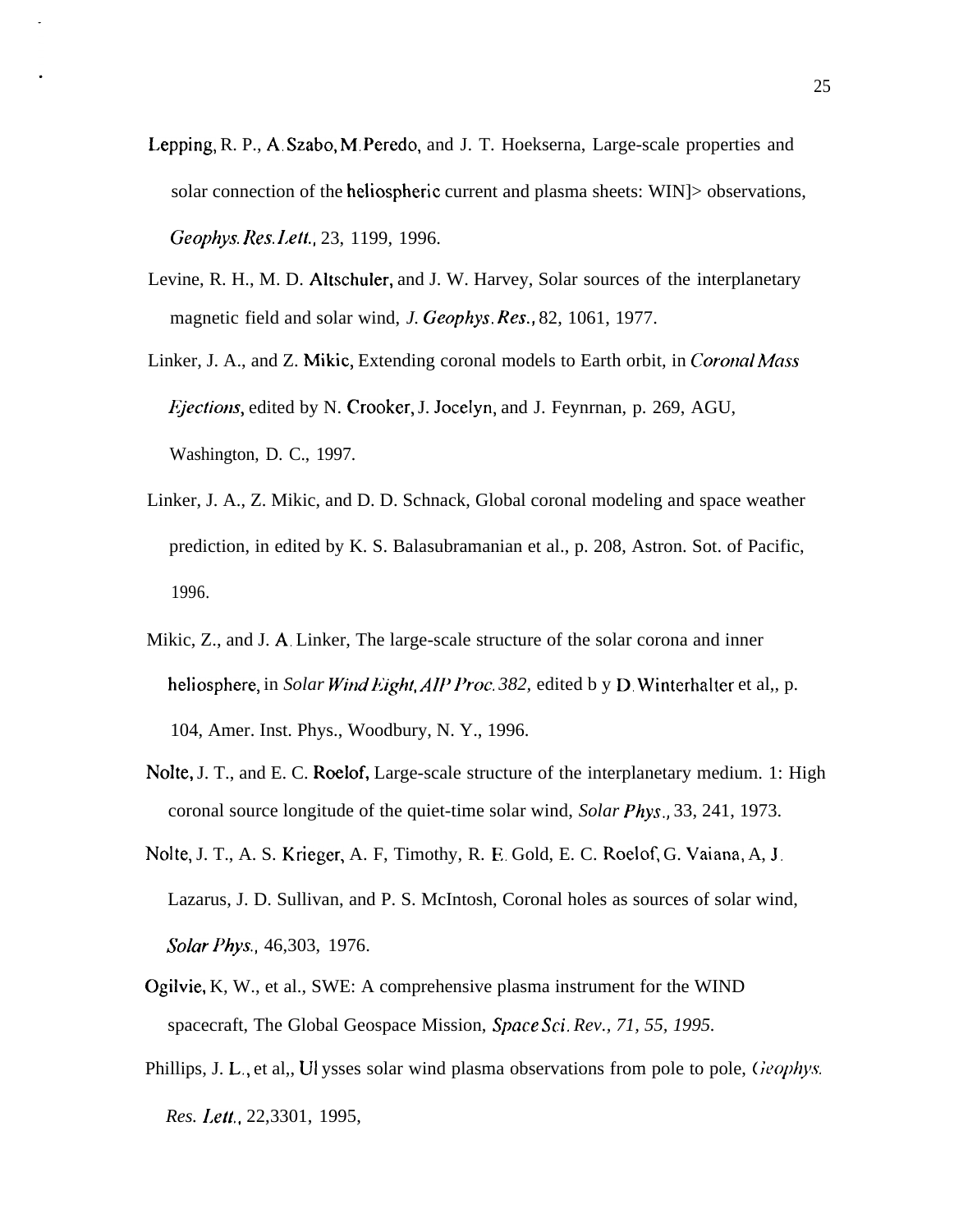Pizzo, V. J., On the application of numerical models to the inverse mapping of solar wind flow structures, *J. Geophys. Res.,* 86,6685, 1981.

\*

- Rickett, B. J., and W. A. Coles, Evolution of the solar wind structure over a solar cycle: Interplanetary scintillation velocity measurements compared with coronal observations, *J. Geophys. Res.,* 96, 1717, 1991.
- Schatten, K., J. W. Wilcox, and N. F. Ness, A model of the interplanetary and coronal magnetic fields, *Solar Phys., 6, 442, 1969.*
- Schatten, K. H., Current sheet model for the solar corona, Cosmic *Electrodynamics,* 2, 232, 1971.
- Schwenn, R., M. D. Montgomery, H. Rosenbauer, H. Miggenrieder, K.-H. Mühlhäuser, S. J. Bame, W. C. Feldman, and R. T. Hansen, Direct observations of the latitudinal extent of a high speed stream in the solar wind, *J. Geophys. Res.,* 83, 1011, 1978.
- Schwenn, R., K.-H. Mühlhäuser, E. Marsch, and H. Rosenbauer, Two states of the solar wind at the time of the solar activity minimum II. Radial gradients of plasma parameters in fast and slow streams, in *Solar Wind Four*, edited by H. Rosenbauer, p. 126, Max-Planck-Insti tut, Katlenburg-Lindau, Germany, 1981.
- Smith, E. J., and R. G. Marsden, Ulysses Observations from pole-to-pole: An introduction, *Geophys. Res. Lett.*, 22, 3297, 1995.
- Smith, E. J., A, Balogh, M. E. Burton, G. Erdos, and R. J, Forsyth, Results of the Ulysses fast latitude scan: Magnetic field observations, Geophys. Res. Lett., 22, 3325, 1995.
- Wang, Y.-M., Nonradial coronal streamers, *Astrophys. J.*,  $-756$ , L119, 1996.
- Wang, Y.-M. and N. R. Sheeley, Jr., Solar wind speed and coronal flux-tube expansion, *Astrophys. J., 355,726,* 1990.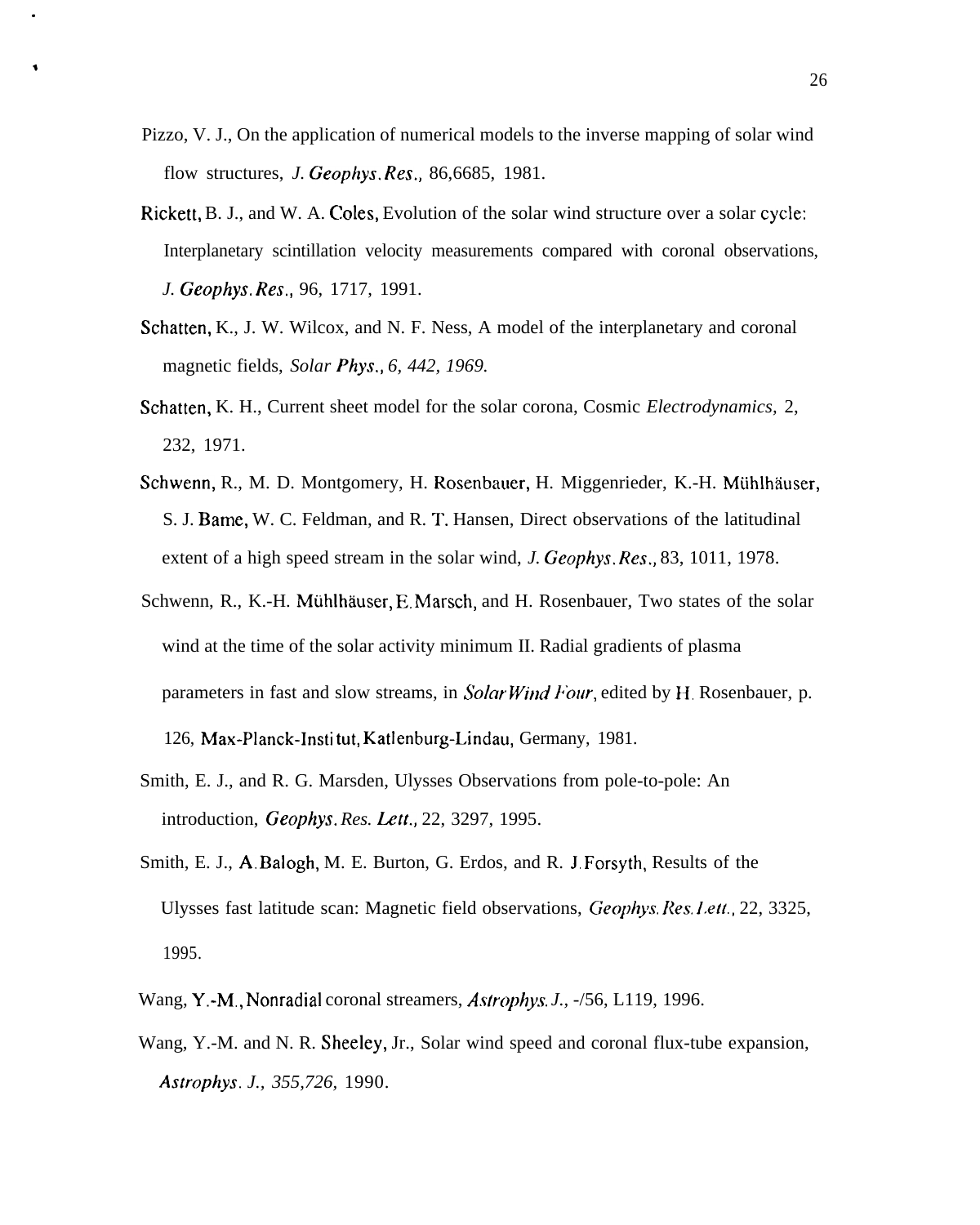- Wang, Y.-M., and N. R. Sheeley, Jr., On potential field models of the solar corona, *Astrophys. J., 392, 310, 1992.*
- Wang, Y.-M,, and N. R, Sheeley, Jr., Solar implications of Ulysses interplanetary field measurements, *Astrophys. J., 447, L143, 1995.*
- Wang, Y.-M., N. R. Sheeley, Jr., J. L. Phillips and B. E. Goldstein, Solar wind stream interactions and the wind speed-expansion factor relationship, *Astrophy. J.*, *submitted*, *1997.*
- Zhao, X., and J. T. Hoeksema, Prediction of the interplanetary magnetic field strength, *J. Geophys. Res., 100,* 19, 1995.
- Zhao, X.-P., and A. J. Hundhausen, Organization of solar wind plasma properties in a tilted, heliomagnetic coordinate system, *J. Geophys. Res.,* 86,5423, 1981.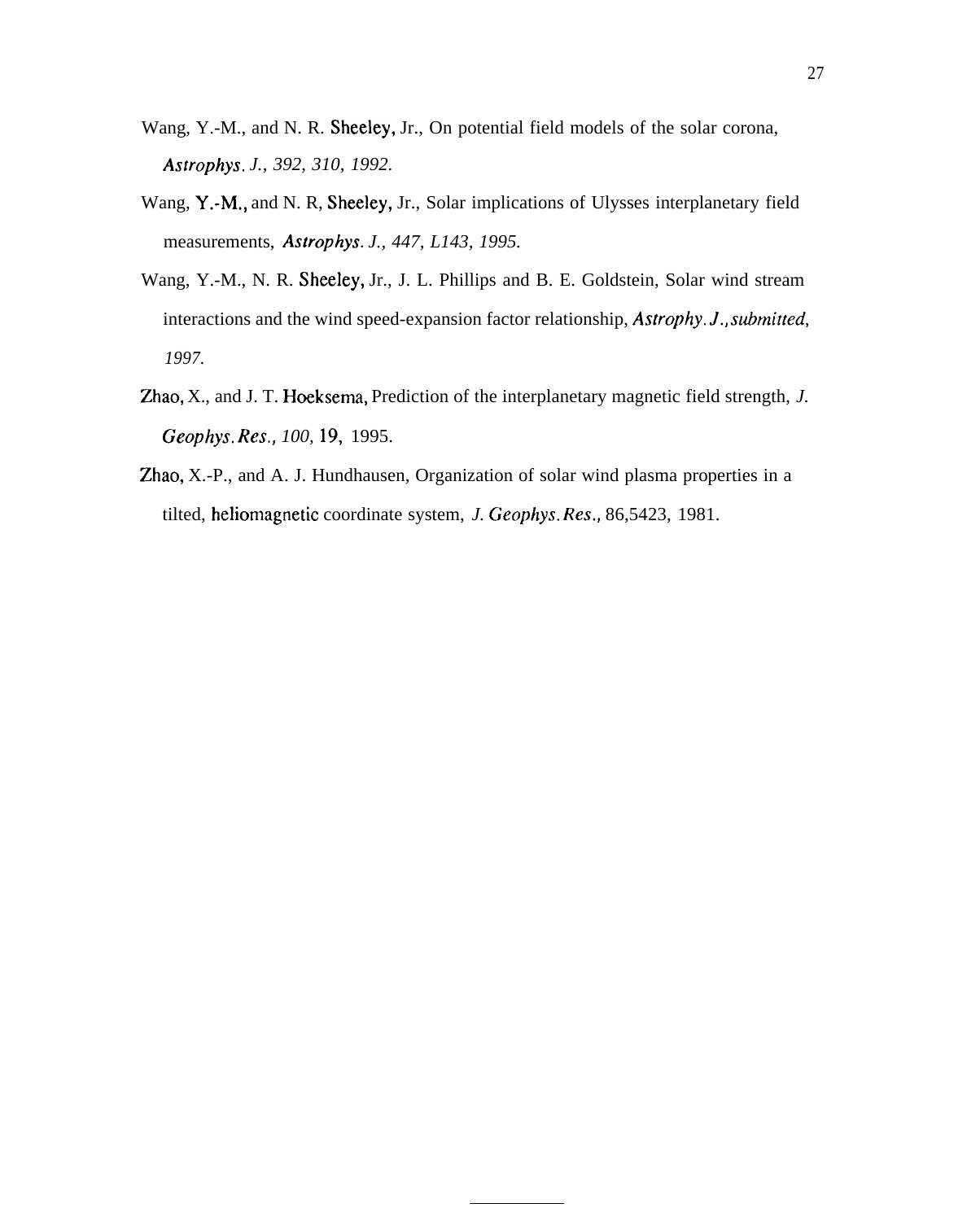**Table** 1. Comparison of mapped-back longitudes of observed low-latitude HCS crossings with longitudes predicted by models. The source of the data are indicated as National Solar Observatory/Kitt Peak (NSO) or Wilcox Solar Observatory (WSO). See text for definition of models.

| SIC: CR                     | <b>MHD</b><br>(NSO) | SS-W&S<br>(NSO) | $CS-W\&S$<br>(NSO) | Classic<br>(WSO) | Radial-3.25<br>(wSo) |
|-----------------------------|---------------------|-----------------|--------------------|------------------|----------------------|
| U:1893<br>W: 1892<br>W:1893 | I Q<br>21<br>26     | 22<br>26        | 21<br>21<br>26     | 19               | 16                   |
| W:1894<br>Average           | <u> 29</u><br>24    | <u> 26</u>      | <u>33</u><br>25    | 19               |                      |

(a) % wrong polaxity (based on constant velocity map-back)

.

w

(b) Degrees longitudinal shift between mapped-back observed HCS (or middle of "mixed" polarity interval) and model HCS:

| S/C: CR           | <b>MHD</b><br>(NSO)                                | SS-W&S<br>(NSO) | $CS-W\&S$<br>(NSO) | Classic<br>(WSO) | Radial-3.25<br>(WSO) |
|-------------------|----------------------------------------------------|-----------------|--------------------|------------------|----------------------|
| W:1892<br>W:1893  | 26<br>28                                           | 27<br>29        | 32<br>26           | 21               | 20                   |
| W:1894<br>Average | $\frac{33}{25}$                                    | $\frac{32}{24}$ | $\frac{21}{22}$    | $\overline{21}$  | $\overline{20}$      |
|                   | (c) % wrong polarity after shift of $22^{\circ}$ : |                 |                    |                  |                      |
| S/C: CR           | <b>MHD</b><br>(NSO)                                | SS-W&S<br>(NSO) | $CS-W\&S$<br>(NSO) | Classic<br>(WSO) | Radial-3.25<br>(wSo) |
| W:1892<br>W:1893  | 4<br>6                                             | 7<br>6          | 15<br>15           | 4                | $\overline{4}$       |
| W:1894<br>Average | <u> 18</u><br>12                                   | $\frac{8}{9}$   | $\frac{28}{22}$    | $\overline{4}$   | 4                    |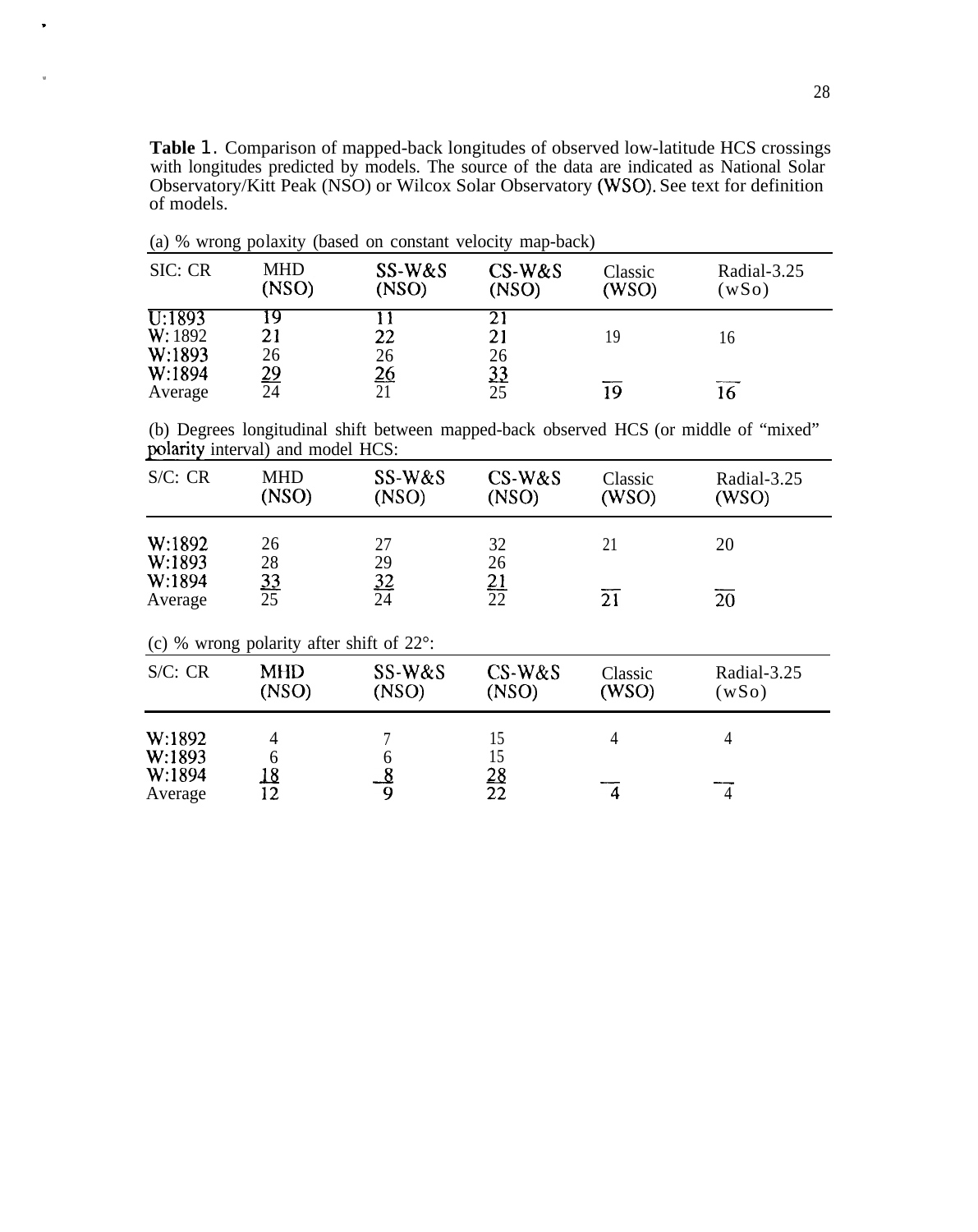| S/C: CR   | Longitude | Speed      | Source                    |
|-----------|-----------|------------|---------------------------|
| U:1892    | 360-155   | $\leq 780$ | <b>SCH</b>                |
| U:1892    | 155-140   | 580-820    | <b>CME</b>                |
| U:1892    | 140-95    | 500-580    | <b>SCH</b>                |
| U:1892    | 95-40     | 340-460    | equatorward of SCH        |
| U:1892    | $40-0$    | 320-440    | ECH or equatorward of SCH |
| U: 1893   | 360-300   | $\leq 710$ | <b>SCH</b>                |
| U:1893    | 300-250   | 350-520    | <b>ECH</b>                |
| U:1893    | 250-150   | $\leq 610$ | SCH extension             |
| U:1893    | 150-100   | 400-590    | <b>ECH</b>                |
| U:1893    | 100-45    | 390-500    | equatorward of NCH        |
| U:1893    | $45-10$   | 330-360    | <b>ECH</b>                |
| U:1893/4  | 10-240    | 325-550    | ECH or equatorward of NCH |
| U:1894    | 240-195   | 325-430    | NCH (near boundary)       |
| U:1894    | 195-165   | 410-430    | unknown                   |
| U:1894    | $165 - 0$ | $\leq 750$ | <b>NCH</b>                |
| W: 1892   | 360-290   | $\leq 720$ | <b>SCH</b>                |
| W:1892    | 290-235   | 325-480    | CME and EQH               |
| W:1892    | 235-135   | $\leq 680$ | <b>SCH</b>                |
| W: 1892   | 135-100   | 390-460    | <b>ECH</b>                |
| W:1892    | 100-70    | 290-350    | equatorward of NCH        |
| W:1892    | 70-40     | 260-290    | unknown                   |
| W:1892/3  | 40-340    | 300-510    | <b>ECH</b>                |
| W: 1893   | 340-300   | ≤690       | <b>SCH</b>                |
| W:1893    | 300-240   | 380-475    | <b>ECH</b>                |
| W:1893    | 240-140   | $\leq 760$ | <b>SCH</b>                |
| W:1893    | 140-90    | 340-430    | <b>ECH</b>                |
| W:1893    | 90-70     | 290-310    | equatorward of NCH        |
| W:1893    | 70-40     | 290-340    | <b>CME</b>                |
| W: 1893/4 | 40-340    | 300-520    | <b>ECH</b>                |
| W:1894    | 340-315   | 410-550    | ECH or equatorward of SCH |
| W:1894    | 315-280   | 350-430    | ECH                       |
| W:1894    | 280-250   | 250-340    | <b>CME</b>                |
| W:1894    | 250-230   | 320-370    | unknown                   |
| W:1894    | 230-125   | $\leq 710$ | <b>SCH</b>                |
| W: 1894   | 125-70    | 325-375    | equatorward of NCH        |
| W:1894    | $70 - 50$ | 325-375    | equatorward of SCH        |
| W:1894    | 50-25     | 300-330    | unknown                   |
| W:1894    | $25-0$    | 330-440    | <b>ECH</b>                |

**Table 2.** Summary of solar wind streams shown in Figure 6. Parameters are the spacecraft and Barrington rotations, the mapped back longitude of the solar wind, the range of speeds in the stream, and the probable source as derived from the models.

U: Ulysses

W: WIND

ECH: Equatorial coronal hole

NCH: North polar coronal hole

SCH: South polar coronal hole or its extension

—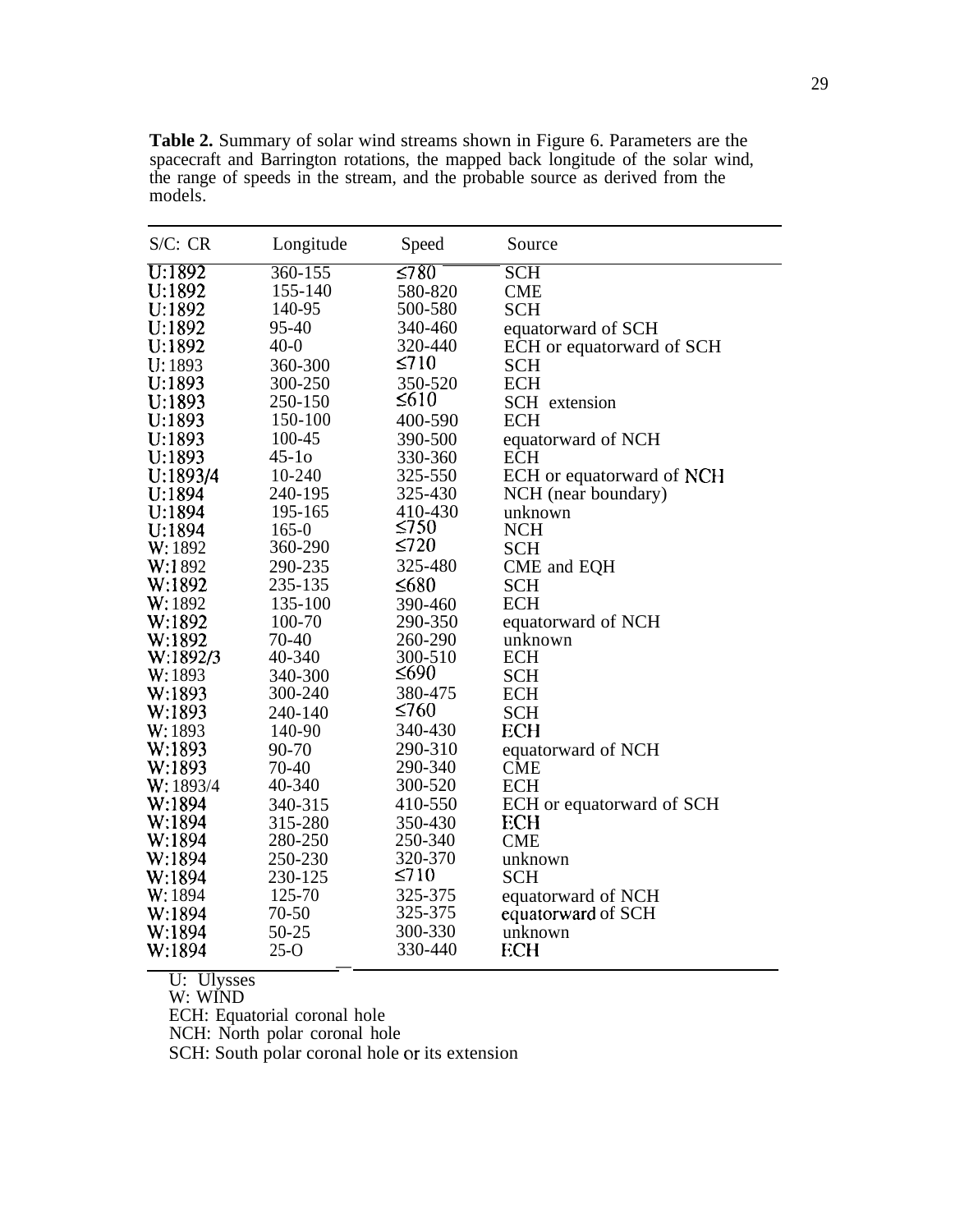# **Figure** Captions

.

**Figure 1.** Heliographic latitude and longitude of mapped-back source regions of the solar wind observed by Ulysses during Barrington Rotations (CR) 1891-1895 and by WIND during CR 1892-4 calculated from the spacecraft locations and the observed speeds assuming radial flow at constant speed between the Sun and the spacecraft.

**Figure 2.** (a) Solar wind speed observed at WIND during three 27-day rotations. The heavy symbols denote probable intervals of transient flow from coronal mass ejections. (b) Heliographic latitude and longitude of the heliospheric current sheet for five Carrington rotations as calculated by the "Classic" method (see text).

**Figure 3. Comparisons of heliospheric current sheet locations during Barrington rotation 1892** as calculated using the different models described in the text.

**Figure 4.** Superposition of eight different models of the location of the heliospheric current sheet during Barrington rotation 1892. Note that the latitudinal scale is exaggerated compared to the longitudinal scale.

Figure 5. (Lines) boundaries of coronal holes as observed in the He 10830 Å spectral line. The boundaries of coronal holes with outward (positive) magnetic polarity are drown as solid lines, while dashed lines denote inward (negative) polarity. (Dots) Computed footpoints of magnetic field lines open to the solar wind as computed by the MHD (large red dots) and source-surface (small blue dots) models.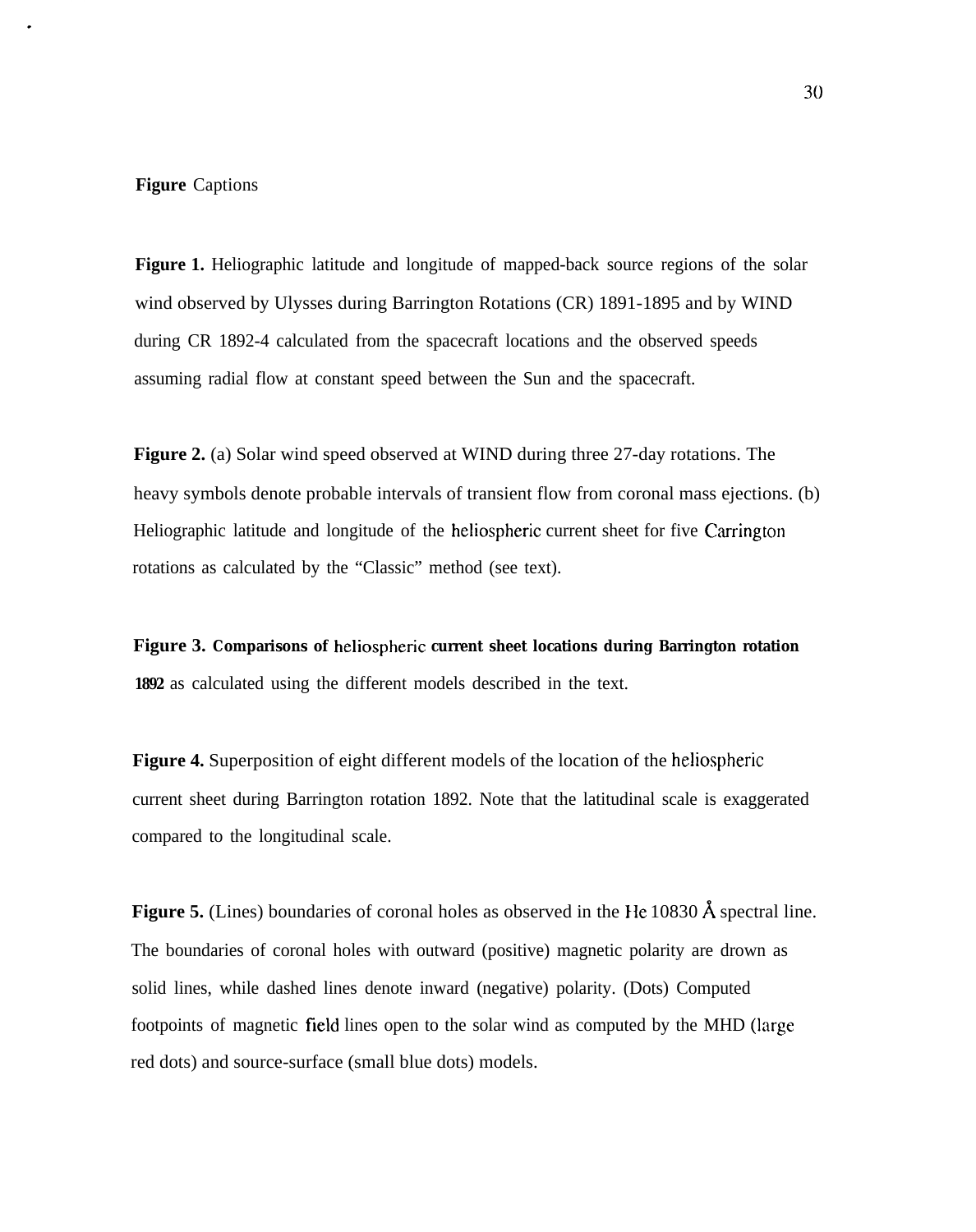**Figure 6.** (Top panels) Mapped-back solar wind speed versus longitude, where the heavy lines denote intervals of transient flow from CMES. (Bottom panels) Lines extending from the mapped-back spacecraft latitude and longitude to the footpoints or source regions of the solar wind as computed from the CS-W&S (red lines with dots) and the SS-W&S (blue lines with x's) models. See text for definition of models. The lines are superimposed on the coronal hole boundaries as in Figure 5. The polarities of the interplanetary magnetic field observed by Ulysses and WIND are indicated by the symbols +, -, or M for outward, inward, and mixed polarities, respectively, with dashed vertical lines denoting the mappedback longitudes at which the changes in polarity occurred,

.

**Figure 7.** Distribution of speeds from different sources of the solar wind as deduced from Figure 6 and Table 1. The different types of sources are grouped, using the notation PCH  $=$  polar coronal hole and ECH  $=$  equatorial coronal hole.

**Figure 8.** (a) Contours of solar wind speed. The white areas denote speeds  $>750$  km/s. Note that the latitude scale is exaggerated. The white asterisks indicate locations of HCS crossings. The contours are calculated from averages over  $5^{\circ}x50$  bins in latitude and longitude from 5 rotations of Ulysses data and for WIND data for CR 1893. (b) Contours of the alpha-particle abundance  $n_{\alpha}/n_{p}$  computed from running 5-bin averages along the spacecraft trajectories. (c) Contours of the ionization temperature calculated from the density ratio of  $0^{7+}$  to  $0^{6+}$  ions, in units of 10<sup>6</sup> K, computed from running 5-bin averages along the spacecraft trajectories. (d) Contours of the density ratios of Mg to O computed from running 5-bin averages along the spacecraft trajectories.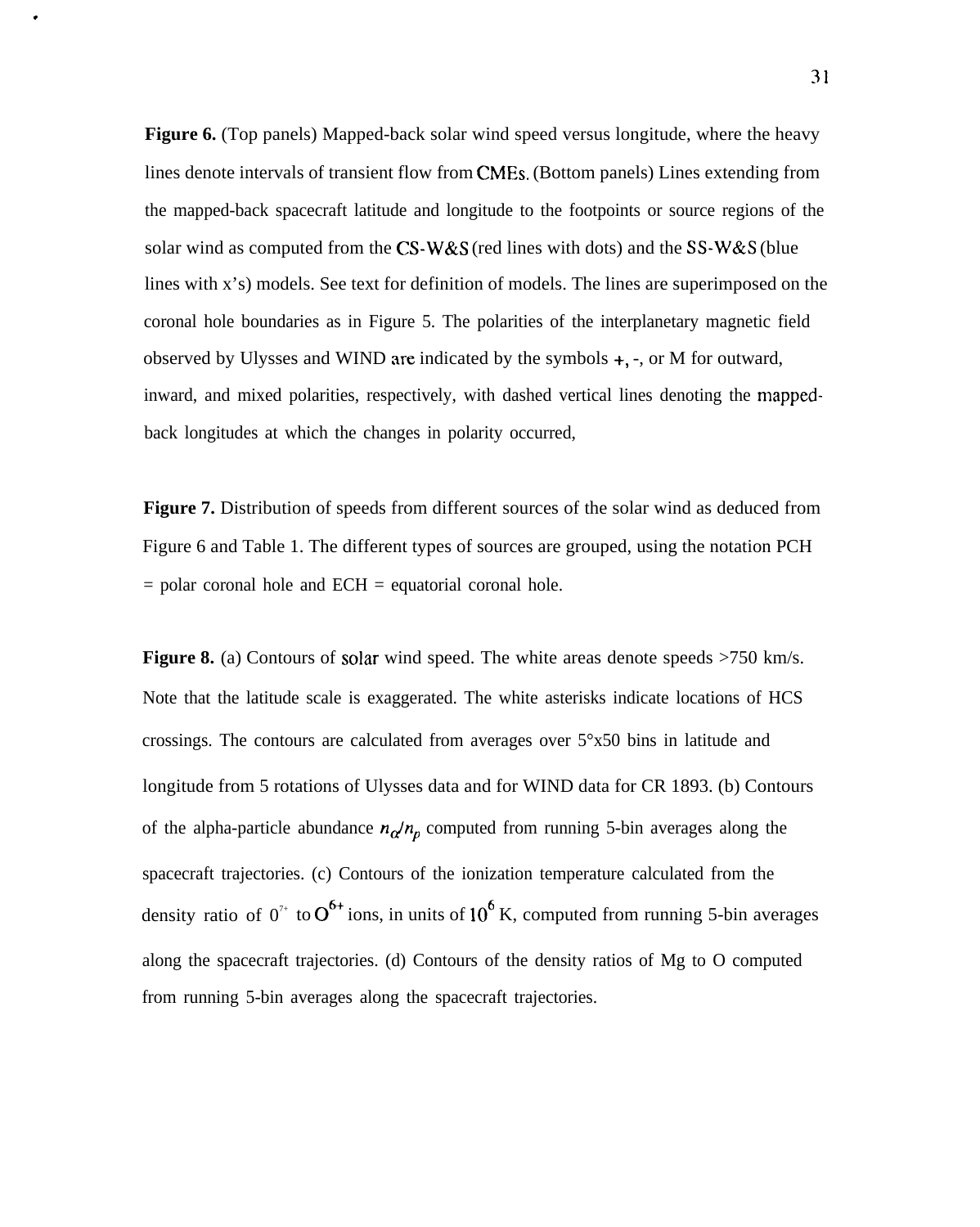Figure 9. Speed versus latitude at Carrington longitudes of 152° and 230°. These are cross plots of selected data in Figure 8a.

 $\bullet$ 

Figure 10. Contours of the solar wind expansion factor calculated from the source-surface model, in the same format as Figure 8a. The data in each 5°x50 bin were averaged over Carrington rotations 1892 through 1894.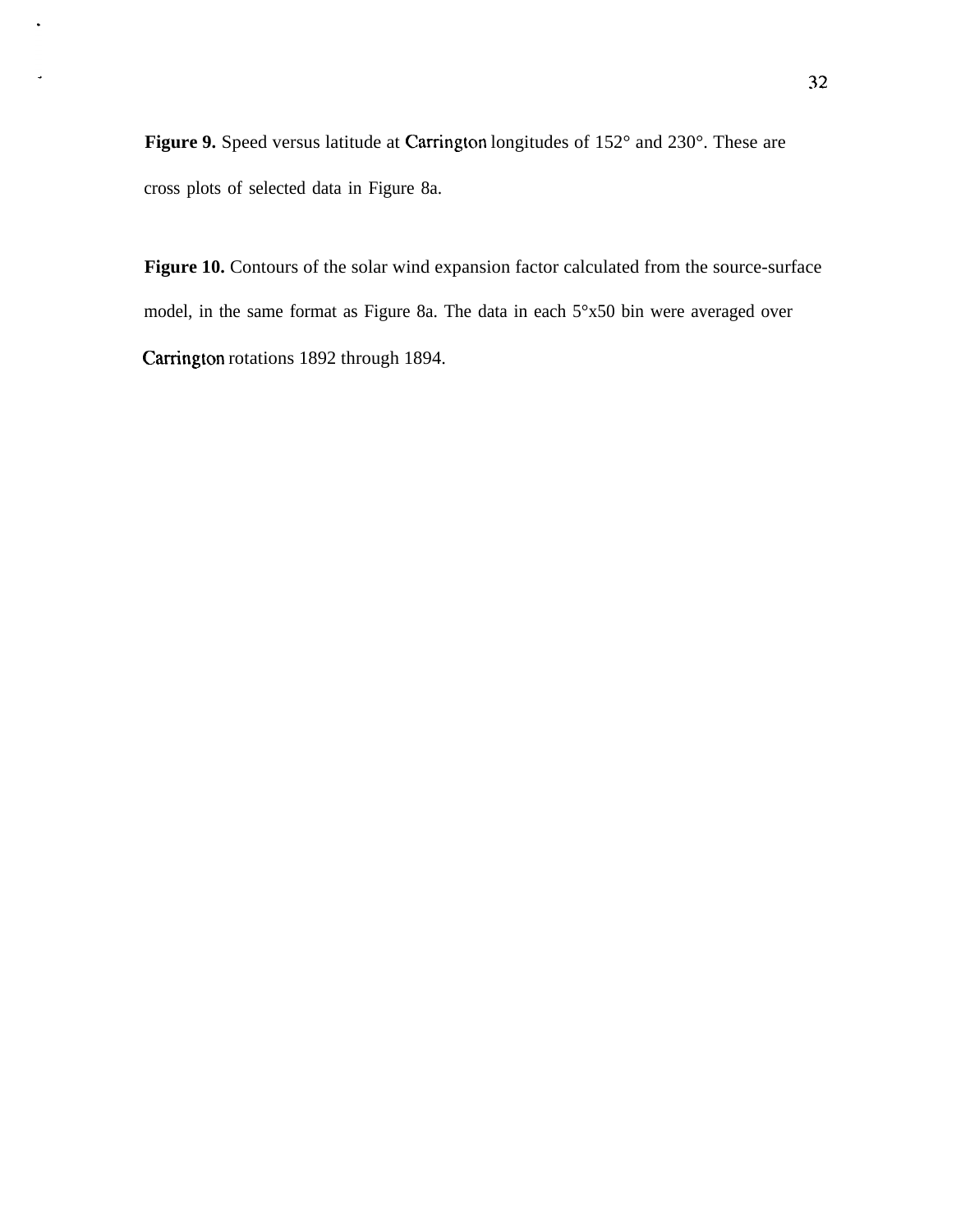

Source Longitude, deg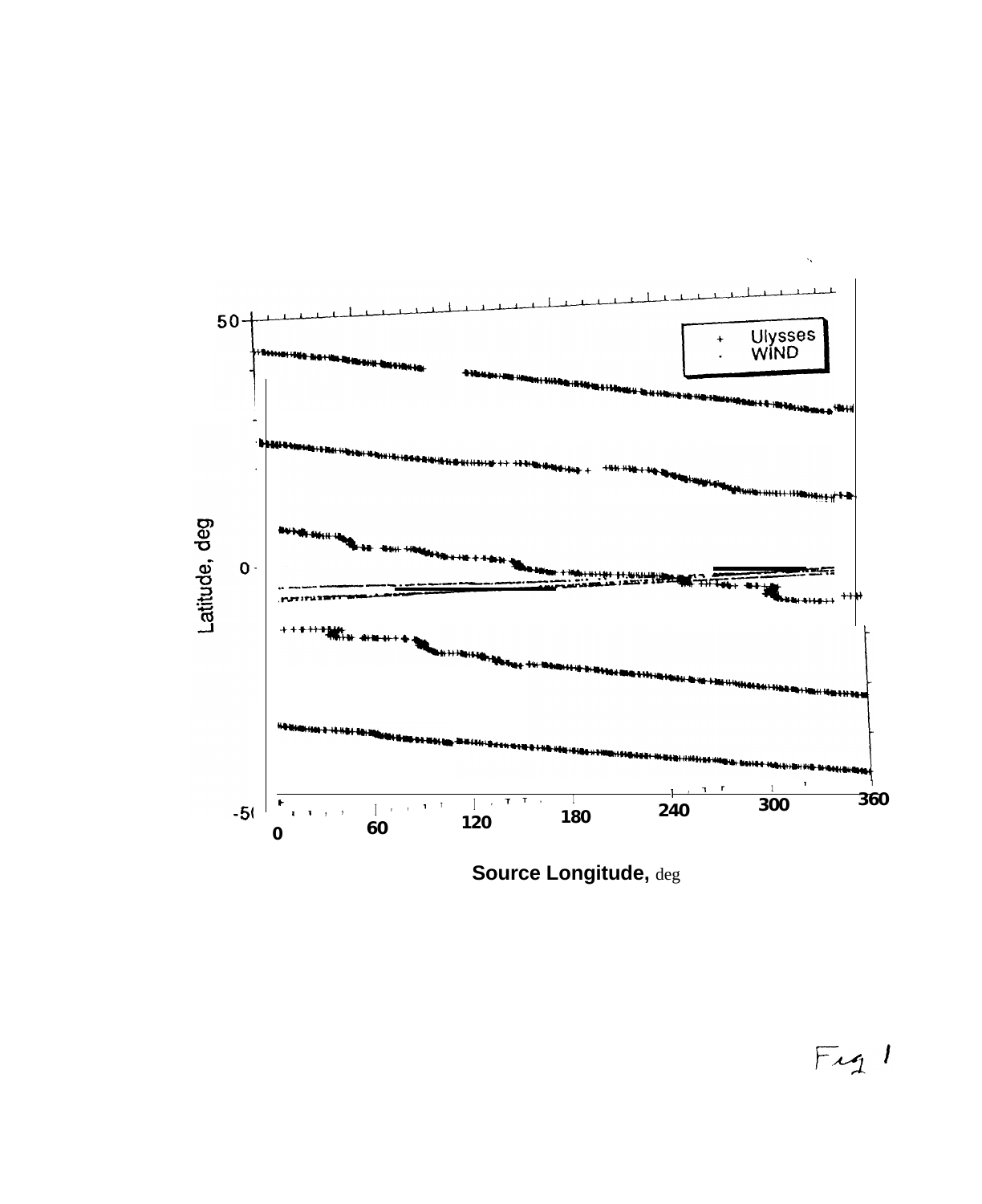

 $\bullet$ 

Fig 2a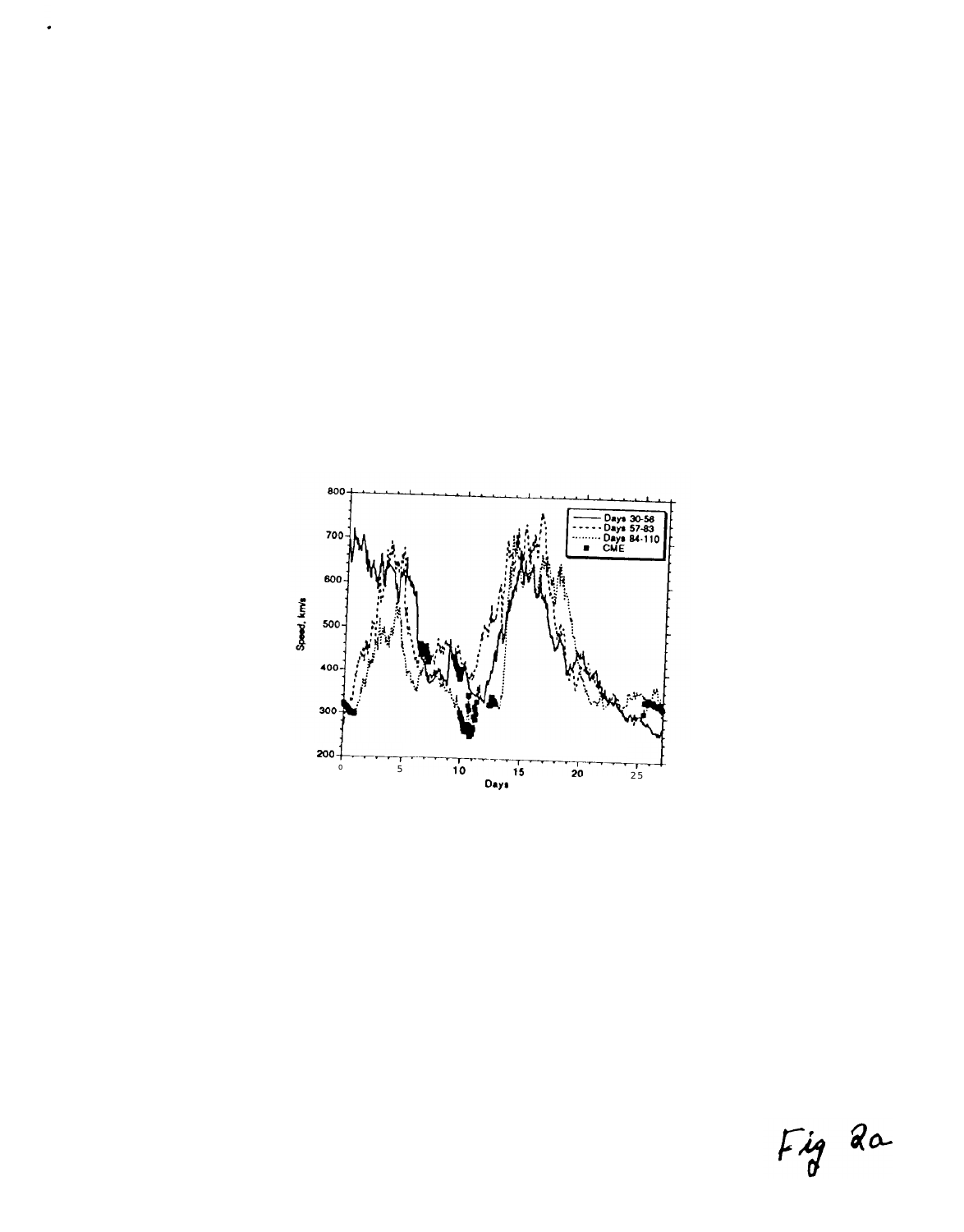

$$
Fig 2b
$$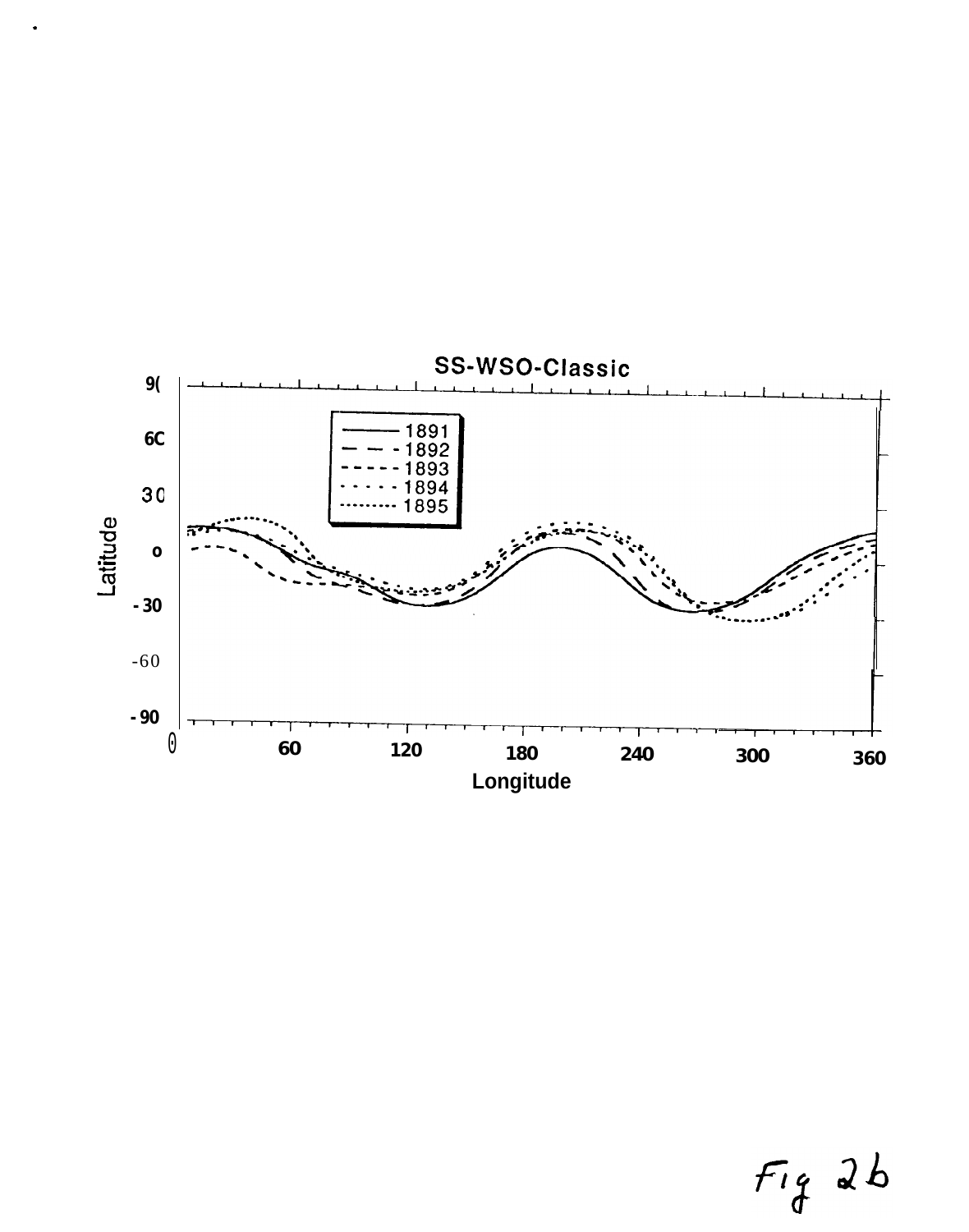

 $Fig 3$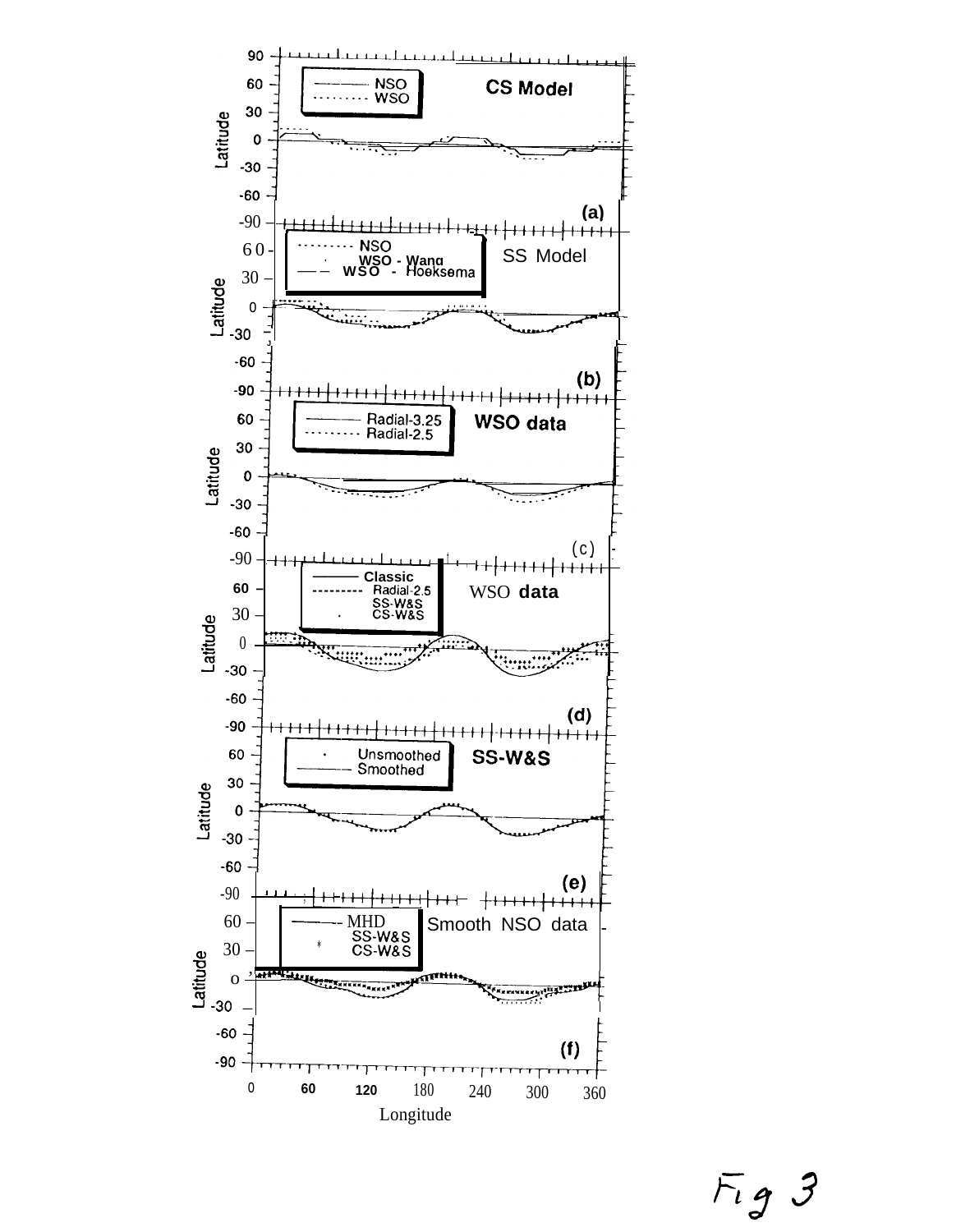

 $Fig.4$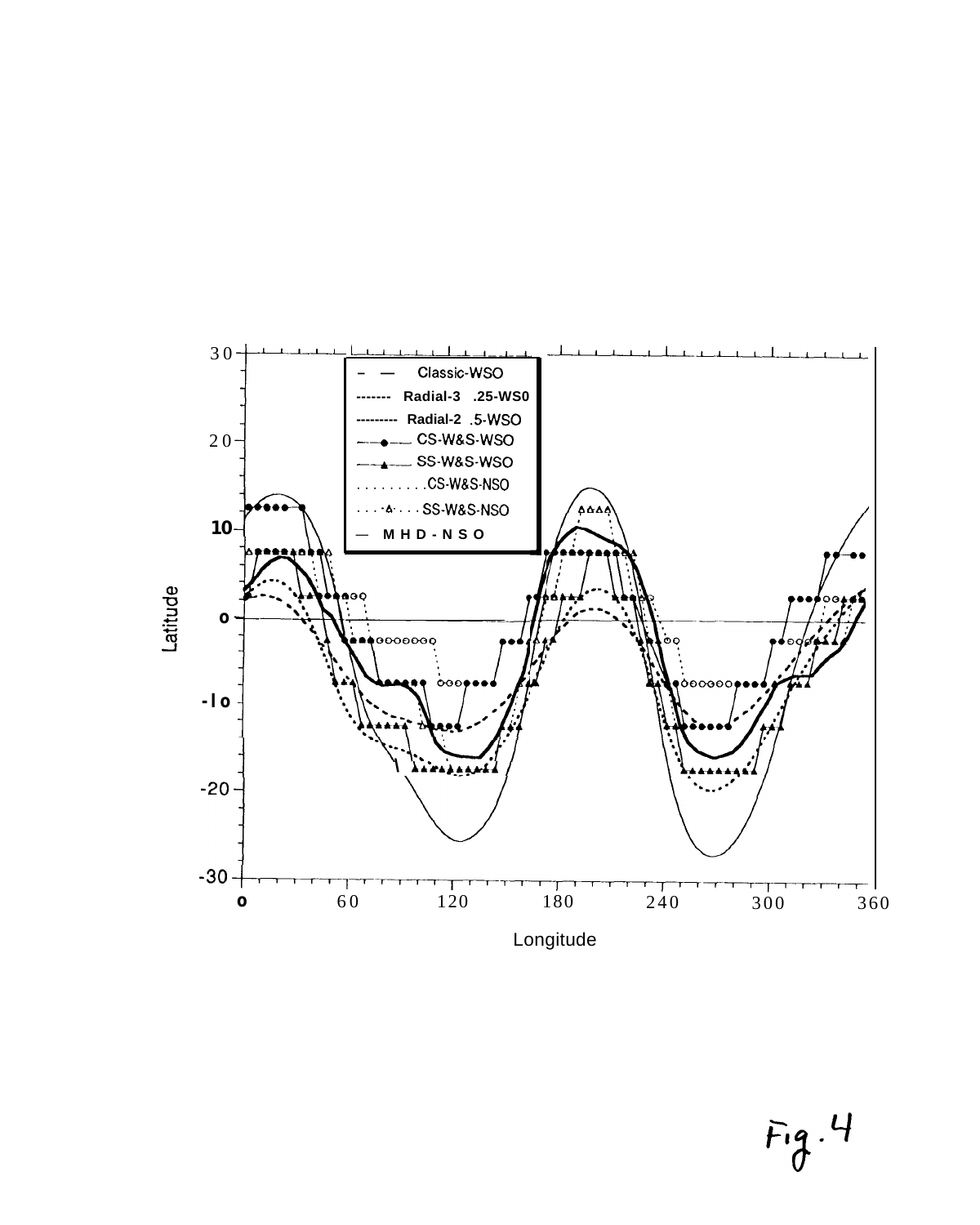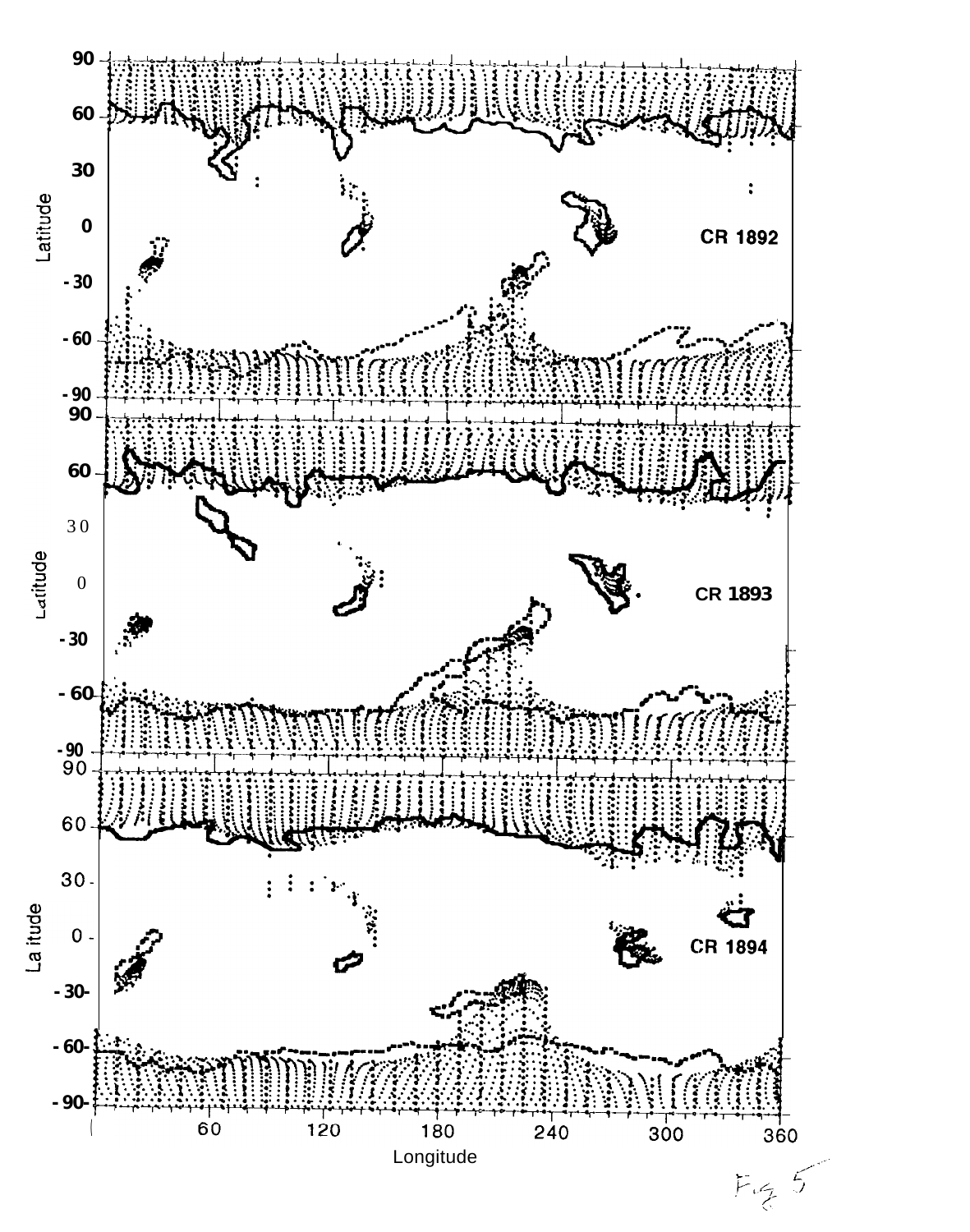

 $\mathbb{F}_{\frac{a}{b}}$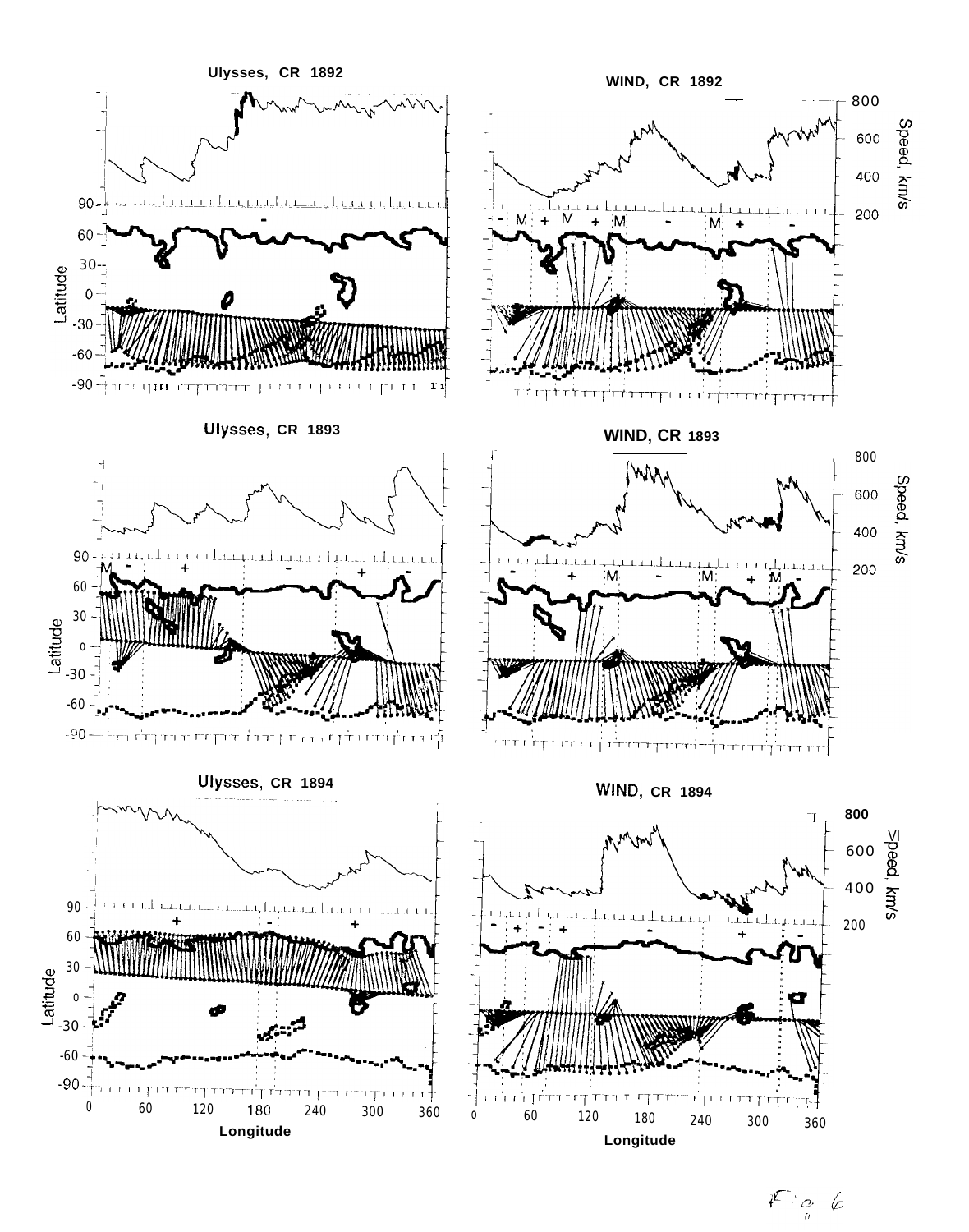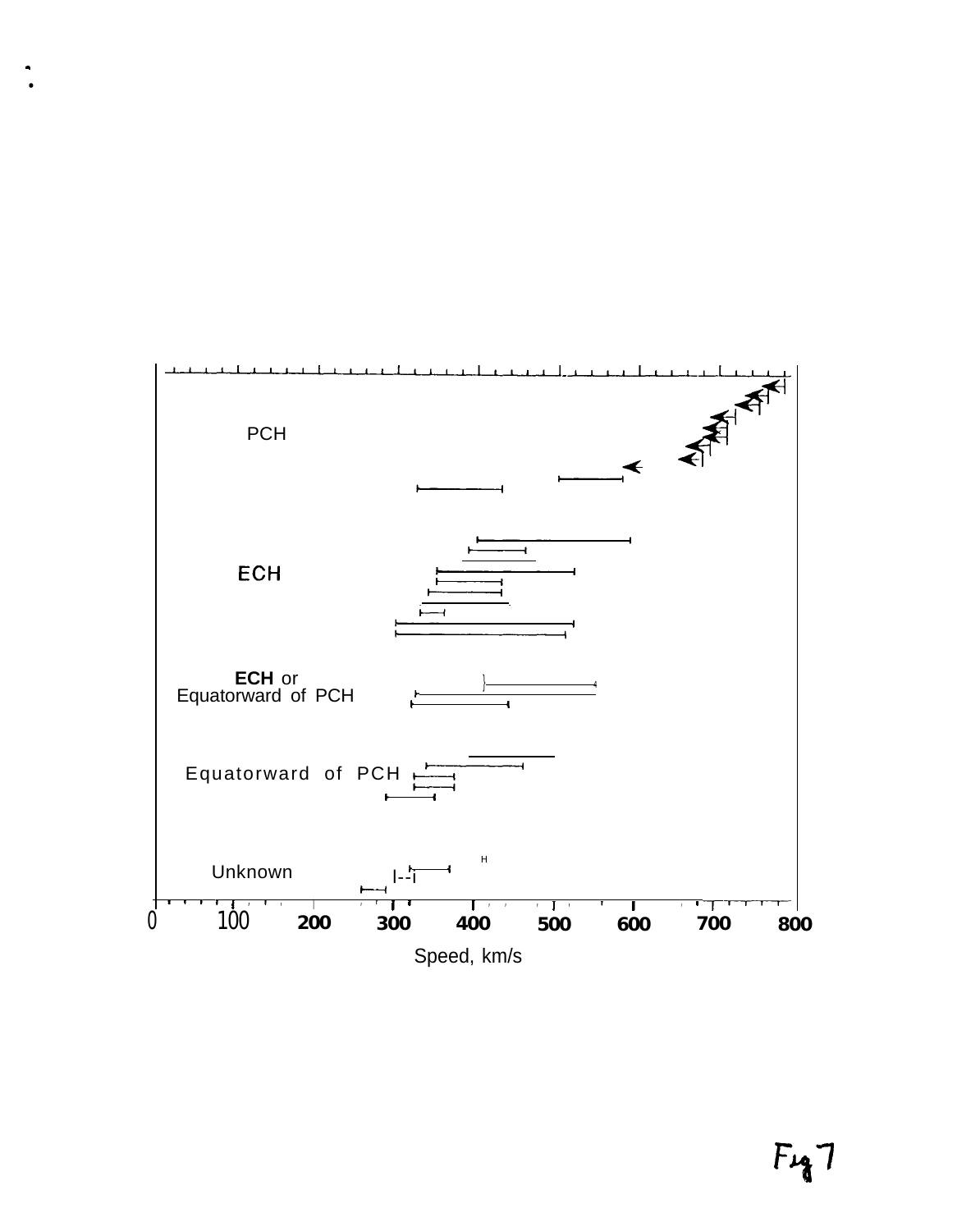

Fig 8 ou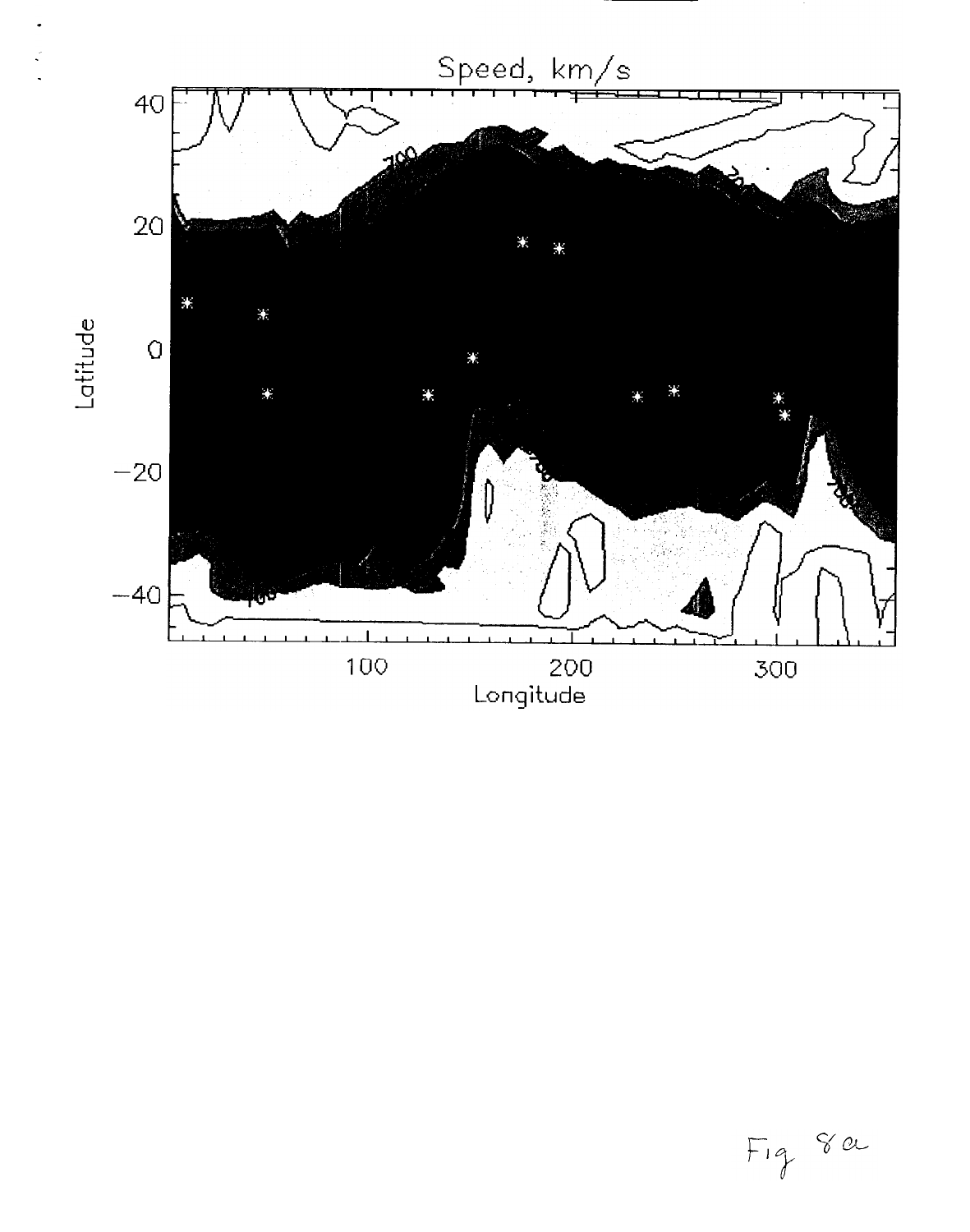# n(alphas):n(protons)



 $Fig 8b$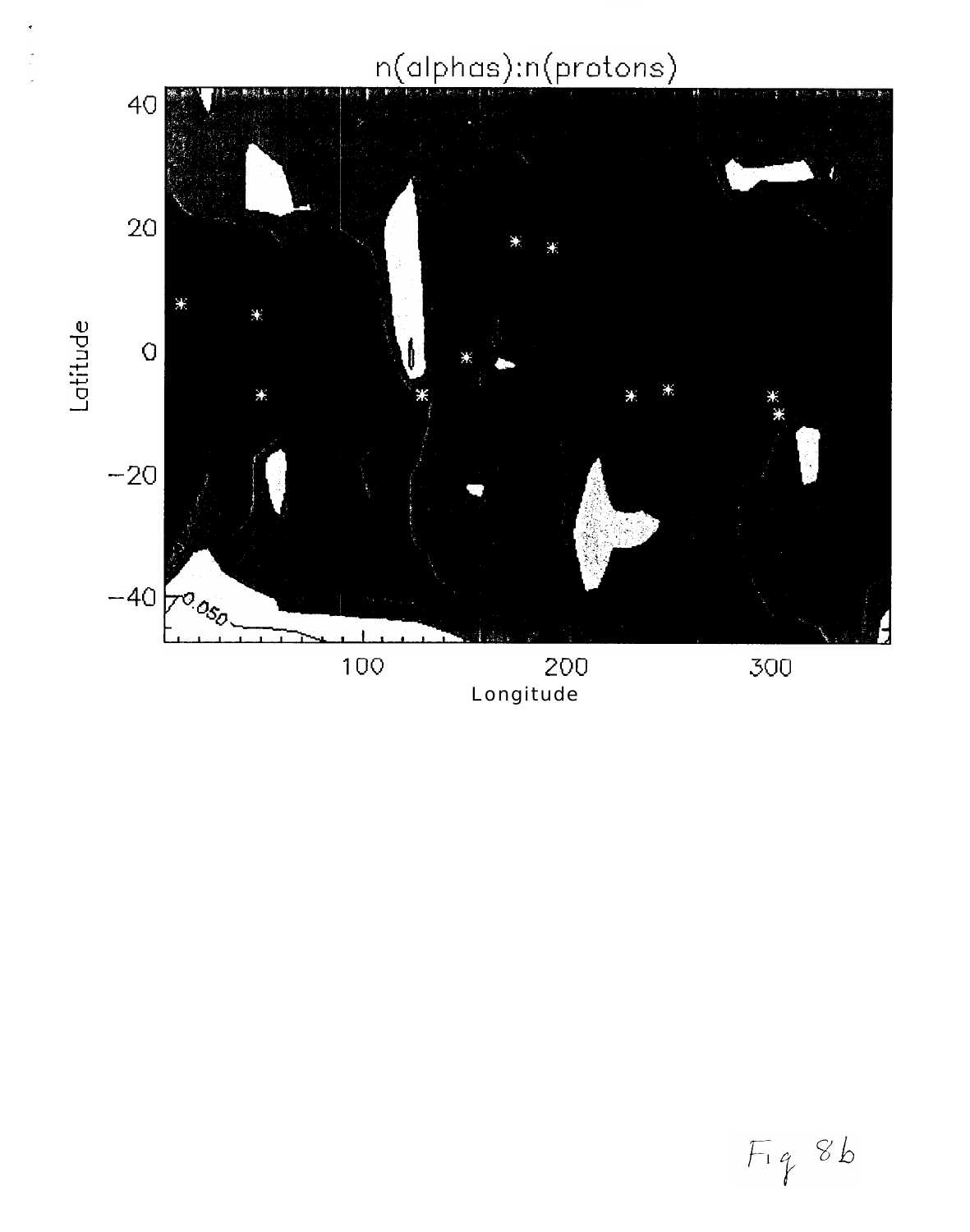$T(07+/06+)$ , MK

 $\ddot{\phantom{1}}$ 



Longitude

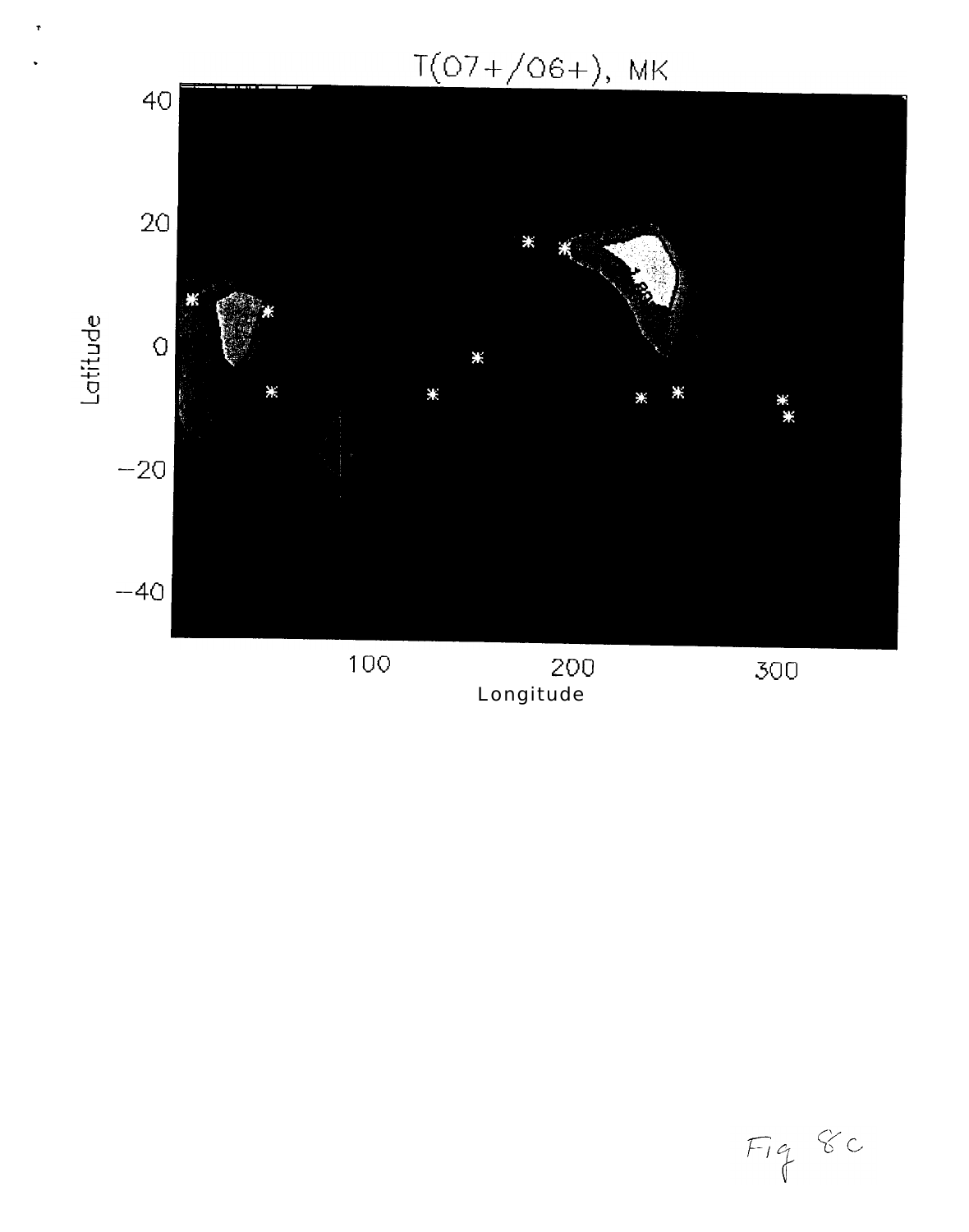

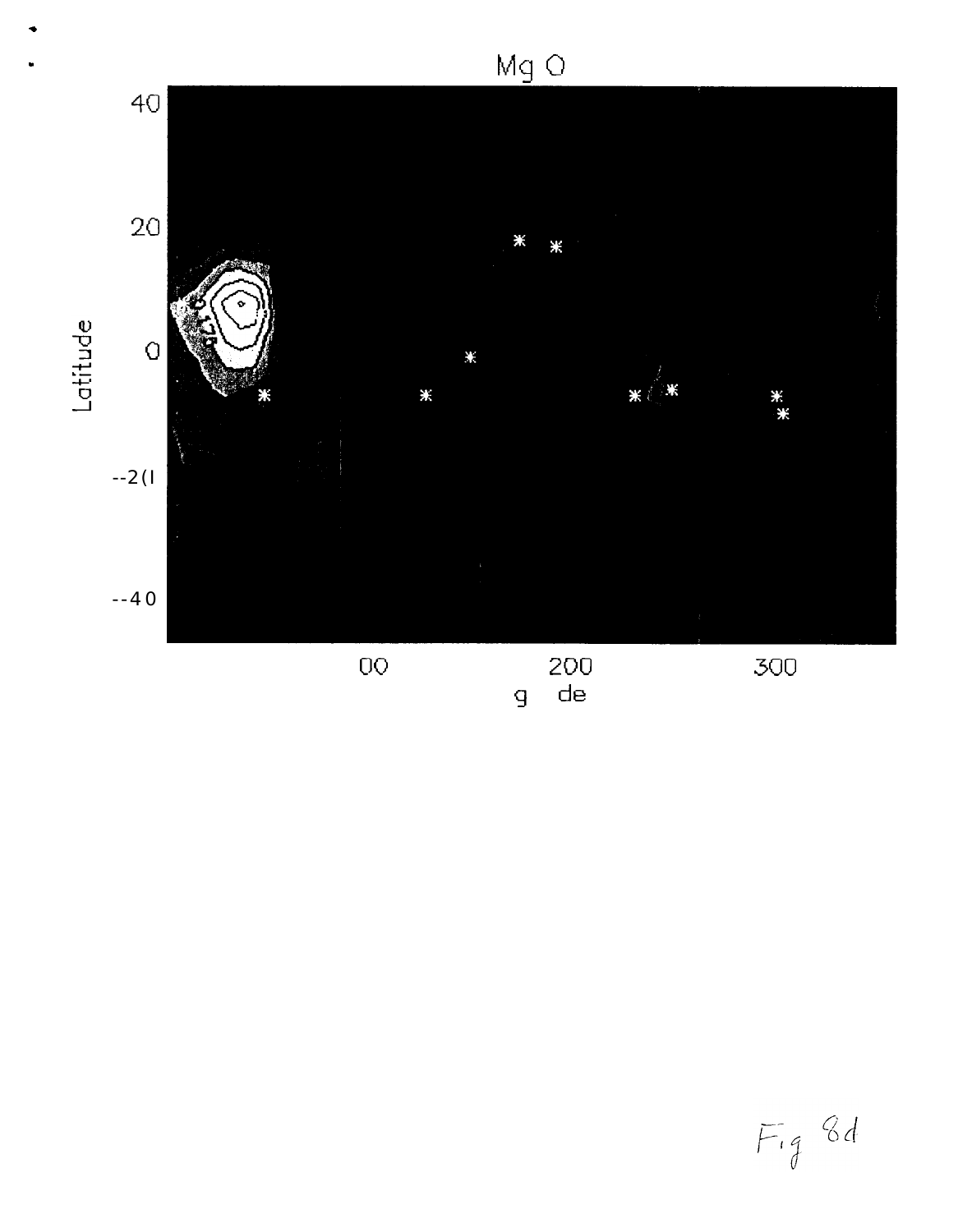

 $Fig 9$